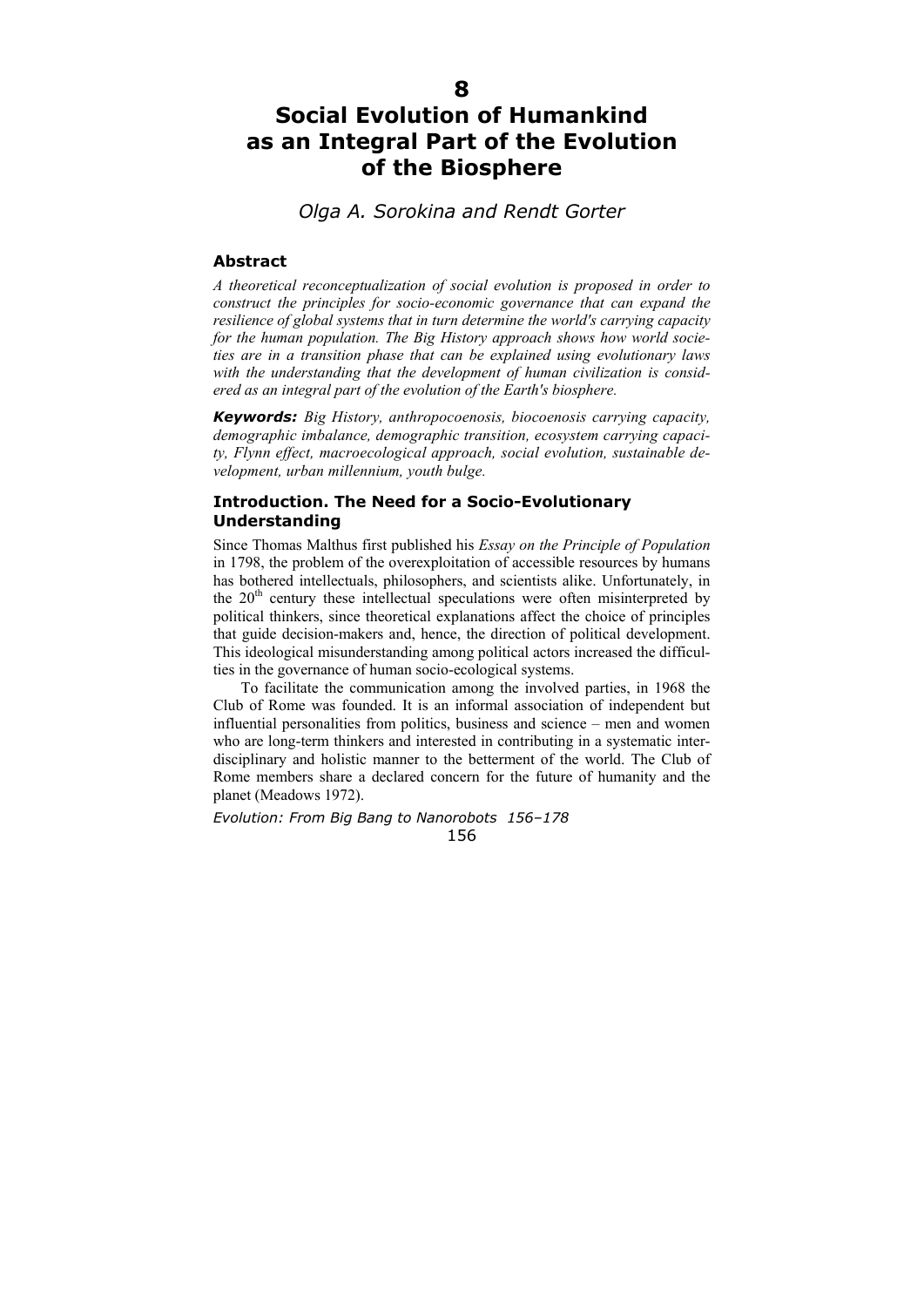In 1972 the report *The Limits to Growth* (*Ibid*.), a computer modeling of unchecked economic and population growth with finite resource supplies, was presented at the Club of Rome. In that report it was argued that the limited store of non-renewable resources forces global civilization into a transition to reorganize the contemporary resource consumption model. This provided the basis for the call for sustainable growth and as such that has characterized commentary and economic development since then.

But the global socio-economic model has changed little since that time even in the face of resource consumption growing unabated. Then, in 2004 *The Limits to Growth: The 30-year Update* was presented by Donella Meadows, Jorgen Randers, and Dennis Meadows. In this work it was shown that the time of turning to a model of 'sustainable development' had already passed at least to prevent catastrophic overexploitation. However, Dennis Meadows *et al.* (2004) argued that humankind still had an opportunity to increase resilience in the face of accelerating change, *i.e.* to increase the ability to cope with change.

Even if despite the warnings of the authors of *The Limits to Growth: The 30-year Update*, the political-economic steps that were taken achieved little to change the path of growth-based development, there has in fact been a shift of public opinion in the Western world and hence motivation for scientific research in the relevant fields of geography, environmental sciences and ecology has increased. The scientific achievements made between the publications of the two books were arguably actually underestimated by Meadows *et al.*  (2004). That work has made the expansion of the socio-economic system's resilience more realistic, provided our socio-evolutionary understanding can be brought to bear on this effort, we argue here. We assume that without closer attention to the laws of evolutionary ecology and evolutionary psychology the specific increase of system resilience may not be achieved. But this requires an application of a Big History approach (on this approach see, *e.g.*, Christian 2005a, 2005b; Spier 1996, 2005, 2010; Hughes-Warrington 2005; Carneiro 2005; Nazaretyan 2005; Snooks 2005; Markov, Korotayev, and Grinin 2009; Grinin, Carneiro, Korotayev, and Spier 2011; Grinin, Korotayev, and Rodrigue 2011).

## **An Evolutionary View of Social Development**

 $\overline{\phantom{a}}$ 

In a seminar which was held at the Stockholm Resilience Center in 2012, Lance Gunderson, a Beijer Institute of Ecological Economics Fellow, reminded the audience in his presentation *Learning by Doing*<sup>1</sup> (see also Holling, Gunderson and Light 1995) of the importance of experimenting, developing alternative visions and to recognize opportunities in sustainable natural resources man-

<sup>&</sup>lt;sup>1</sup> URL: http://www.stockholmresilience.org/21/research/research-news/11-13-2012-learning-bydoing.html.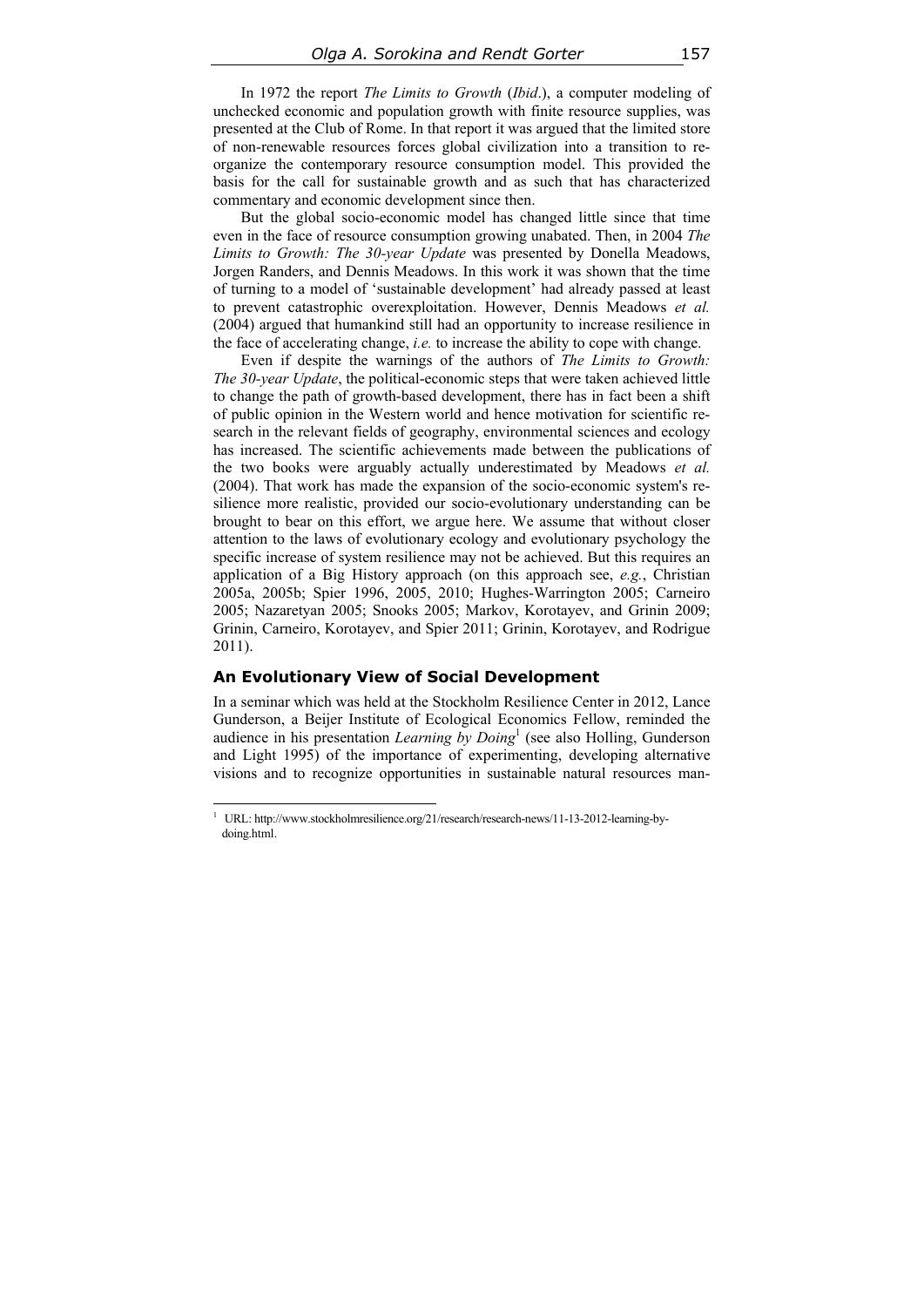agement. He called for a new theoretical reconceptualization of the social evolution theory to build the principles for socio-economic governance that can expand the resilience of global systems that determine the world's carrying capacity for the human population.

However, carrying out the social experiments on the scale required in reality is costly and potentially indeterminate, let alone entailing the risk of meeting public resistance. This, however, can be avoided. By now the history of humankind has accumulated enough empirical data, especially during the  $20<sup>th</sup>$ century, so that the theoretical reconceptualization that Dr. Gunderson is looking for may be carried out just by analyzing a 'Big History'.

The development of human civilization seen with a Big History lens brings focus to the interrelations between local demographic density and local ecosystem carrying capacity. Excess of local habitat carrying capacity switches on the population's density autoregulation mechanisms, evolutionary biology tells us (Diggle *et al.* 2007). There are three in particular – migration to some new area, mass suicides of a Lemmings' type effect, and exploration of new ecological areas, *i.e.* ecological specialization.

While migration is no longer an option for human populations, at least from a global perspective, and clearly mass suicide has to remain off the agenda, then implementation of the third alternative will require deep relevant changes in social and economic organization. Specifically, the values and ideas that both motivate the policy goals and that have to be uppermost in the minds of the public and the media must reflect an evolutionary view. In other words, this reality is a Cognitive Policy for Socio-Economic Development which the following article presents in an attempt at the theoretical reconceptualization that Dr. Gunderson is looking forward to having in place.

## **Demography and Evolution**

Demography (*i.e.* population density, gender and age structures) strongly affects the pattern of social and economic organization. Many observers consider that demographic imbalances are the main reason for the intensification of armed conflicts in the modern world. Here it is assumed that trends of modern conflicts cannot be regarded outside the context of the evolution of global human population and hence, the evolution of the global ecosystem. Globalization, urbanization, and economic development together with the development of appropriate means of communication are regarded here also as integral parts of the evolution of social structures and behavioral patterns.

Simultaneously, globalization, urbanization and economic development significantly increase demographic imbalance. This imbalance seriously impedes the process of the transition to the next evolutionary stage.

Till now there is no single term for this new pattern of society – some researchers call it the Informational World, others – the postmodern society.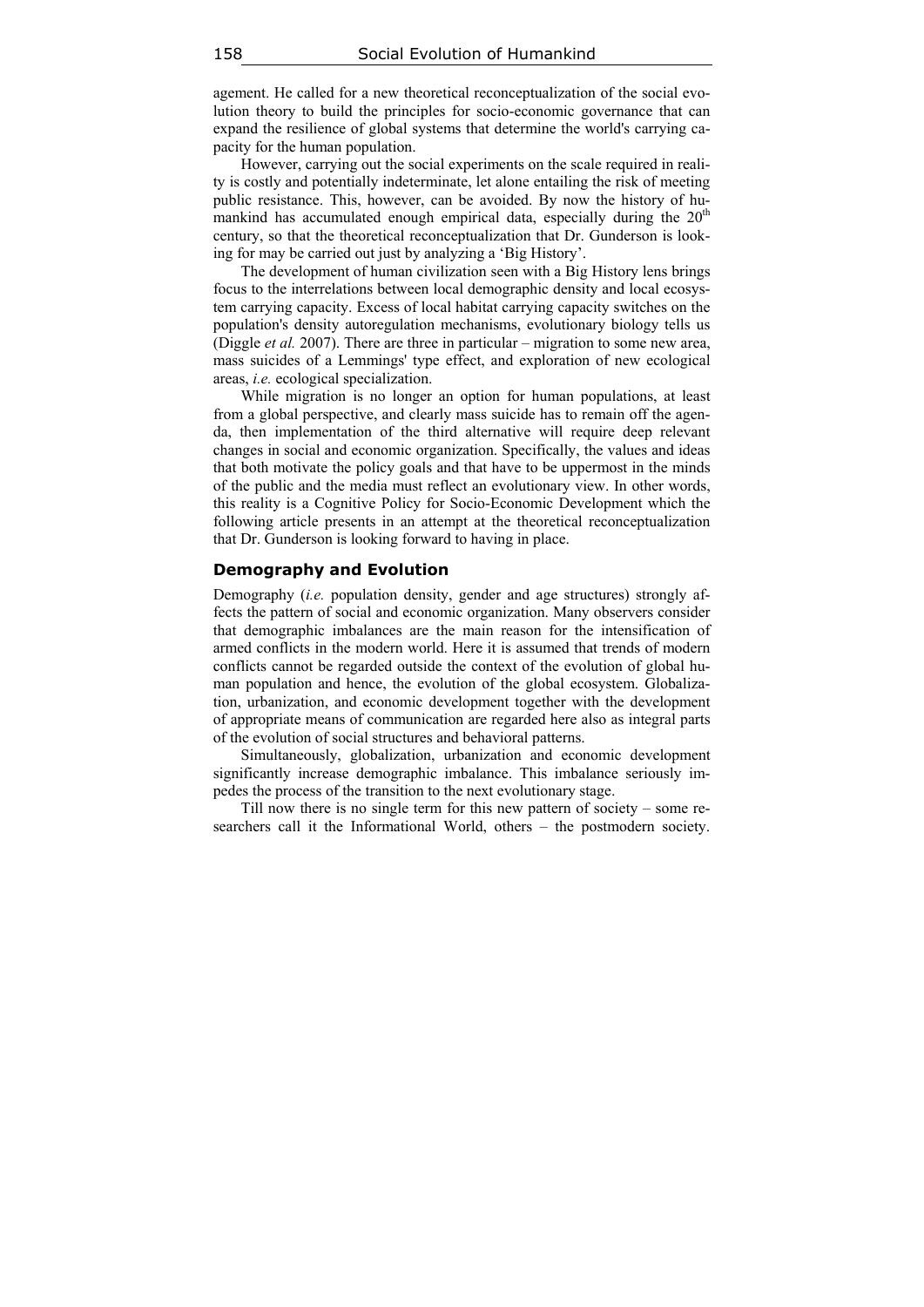However, it would be more logical to call this newly developing era 'afterpostmodernism'. The transition to this type of society is the key for solving the overpopulation problem within the context of the future global Earth ecosystem evolution. It would not be possible to facilitate this process without working out and applying sensible natural science based methods of social engineering – in other words, without initiating a Marshal Plan at a global scale, as Sergei Kapitza recommended to the Club of Rome (Kapitza 2006).

Therefore, a new vision of the widely discussed relation between fertility and socioeconomic development is presented in this paper.

#### **The Hypothesis**

To understand and interpret the mechanisms driving social evolution, the hypothesis is put forward that the development of human civilization is an integral part of the evolution of the Earth's biosphere. That means social development is affected by various identifiable factors and processes just like the evolution of other social species. These biological species are co-integrated in one global ecosystem, the biosphere. The evolution of their populations' density follows a certain pattern of balancing energy and matter budgets throughout the system. Hence it may be assumed that the species, *Homo Sapiens*, is integrated within ecosystems from local to global scales and thus follows the same pattern.

## **Population Growth**

With the *Gapminder Project*, Rosling *et al.* 2005 explained why ending poverty – over the coming decades – is crucial to stop population growth and argues that only by raising the living standards of the poorest with humanitarian aid and by increasing the child survival rate would it be possible to limit the population level at 9 billion people by 2050. But the question remains, to what extent development aid can change the underlying social pattern and thus change human 'mindsets'?

Rosling is not alone. Global overpopulation and related processes of population aging and demographic imbalances are considered to be the central global problem by many scholars (*e.g.*, Magnus). The term 'youth bulge' was coined by the German social scientist Gunnar Heinsohn in the mid-1990s to identify the excessive share of jobless young people in the general population. That term has gained greater currency in recent years, for instance, thanks to the work of American political scientists Jack A. Goldstone and Gary Fuller, who in 1995 introduced the term 'youth bubble', and in Europe by the work on demographic imbalance of Si Frumkin. It has been observed that when the share of 15 to 29 year olds makes up more than 30 per cent of the population, violence tends to increase (Beehner 2007).

Thus, the inflation of youth populations contributes to increasing population density in human aggregations, and hence the shrinking of individual secu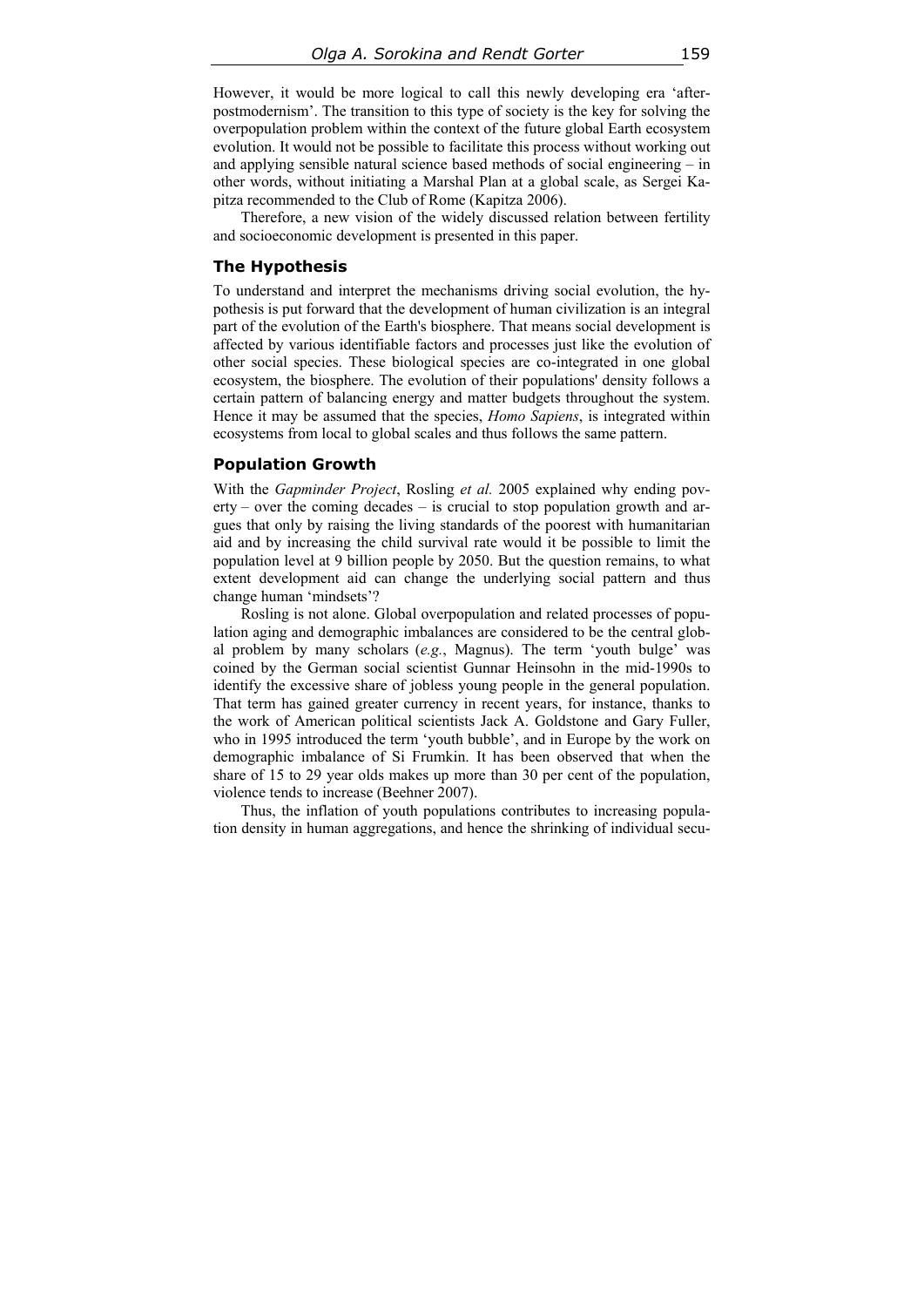rity space. That reduction of individual space increases stress, and hence it causes an increase of unavoidable intraspecific aggression. In modern societies that pressure of aggression is heavily suppressed with material appeasement and institutions that enforce social conformity. This constant internal suppression feeds psychological stress which leads to different psychological and behavioral disorders and perversions.

One of the mechanisms that human societies have evolved for selfpreservation from these disorders is to channel that increased aggression outwardly. Currently many demographic experts speak of the threat of this deep imbalance for the sustainable future of humankind. However, according to the data of the Department of Economic and Social Affairs of the United Nations, the growth of the general population is slowing down and is expected to reach a peak in the near future (UN 2014). But social and age structures are changing too due to increasing longevity and the consequences of increasing longevity affecting the economic development of an increasingly older and more unproductive population.

The changes in the gender roles of females as well as the level of female education together with the spreading of birth control methods significantly influenced the Total Fertility Rate in developing countries (Martine 1996). Aside from those cultural and sociological reasons, there is also a simple biological explanation equally affecting non-human populations.

The modern market-based and mobile society model is based on competitive principles and so is the source of constant stress for individuals which affect reproduction rates. For instance, research into reproductive activity in mice populations showed that the increased stress that pregnant mice experienced affects the reproductive activity of their offspring (Christian and LeMunyan 1958).

Many observations have indeed noted the negative correlation between individual well-being and low birth rates (Diener 2000; Bradshaw *et al.* 2007; Sellström and Bremberg 2006). But it would not be possible to find the solution to a specific demographic imbalance without understanding the reasons of that observed correlation, although this should not be realized outside the process of general evolution of the Earth's biosphere. If the stress levels have increased evolutionary processes, then we see a transfer from a K-strategy of the affected populations' reproduction to an r-strategy (Kondratyev 2004). However, species do not only differ in reproductive strategies. The resistance of their social complexes to the mid-level fluctuations of the surrounding environmental conditions differs a lot. The r-strategy species are called opportunistic species. These species usually start the succession process of invading and inhabiting new habitat area. The results of their activity transform living conditions in these areas into those accessible for the species of the next stage, more environmentally robust K-strategists. The outcome of the biological reproduction of such popu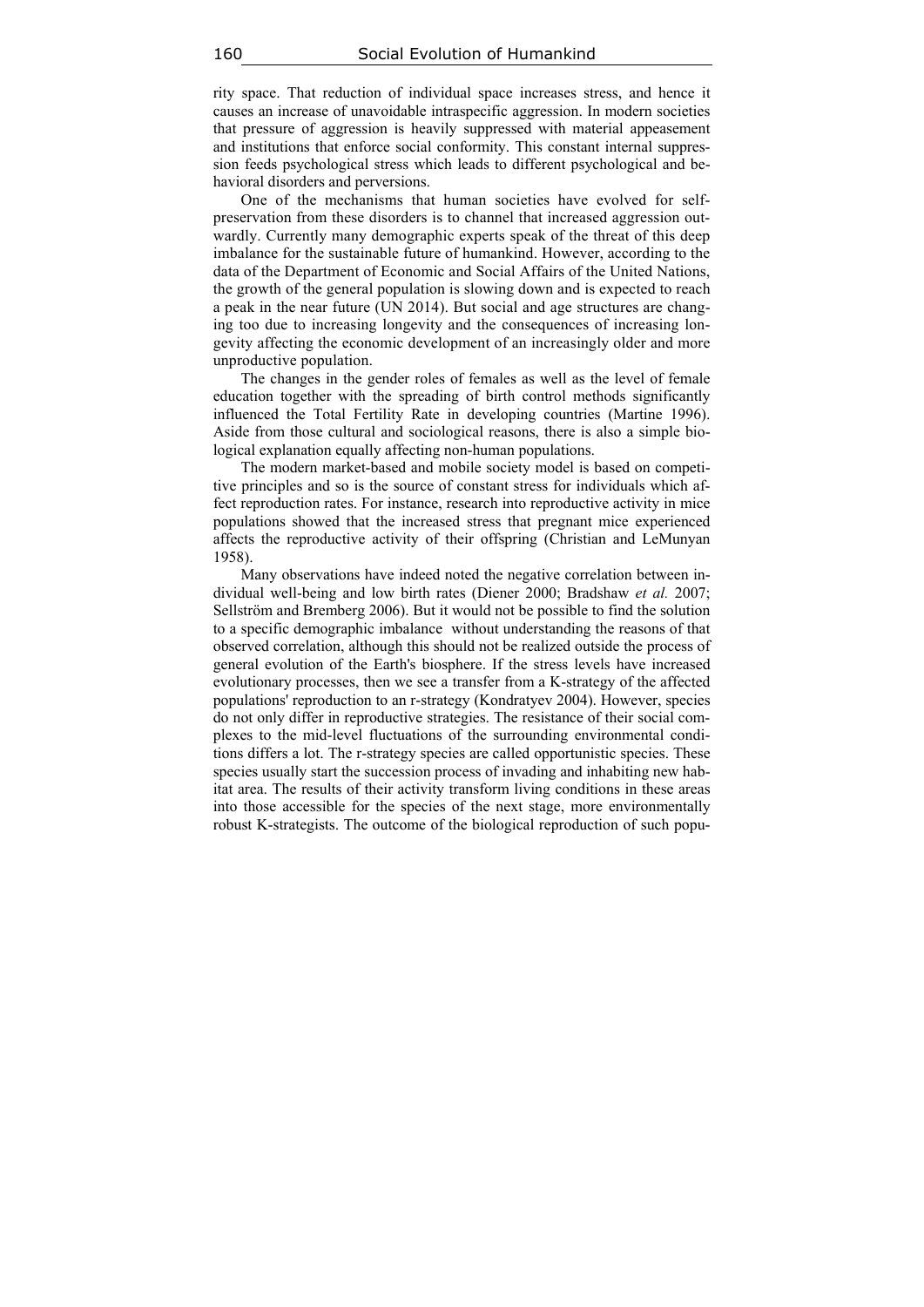lations is high, but later the outcome of total biological production slows down. The communities occupying a given habitat would reach a plateau, at which the incoming and outgoing energy-matter flows are more or less balanced and the sustainable existence of the community is limited only by some sharp change of surrounding conditions. It may also be slightly shifted by the results of species life activity. However, in this perspective the systems will remain in dynamic equilibrium as a whole.

#### **Demographic Transition**

For this purpose, considering a reproductive strategy in response to the surrounding conditions, allows the analogue with respect to human population evolution to be constructed and to predict a sequence of consecutive formations which differ from each other by memetic structure. We should thus consider in detail the problem of demographic imbalance and demographic transition.

In the beginning of the demographic transition the total fertility rate (TFR) decreases. This can be observed in Western countries, *i.e.* in the More Economically Developed Countries (MEDC), and also in Europe. The experts of the Max Planck Institute for Demographic Research even call this decrease in fertility 'lowest-low fertility' (Costa-Font *et al.* 2008). At first sight these observations show that fertility is negatively correlated with well-being. Many hypotheses have been put forward to explain this decrease in fertility such as the changes in female social life, female education, crises of the family, *etc*. However, the phenomenon of falling fertility has been observed worldwide, while in the MEDC countries experts now speak of the 'end of lowest-low fertility' (Goldstein *et al.* 2009). In this article the authors compare the total fertility rate (TFR, the average number of children that would be born to a woman over her life time), for several European and South-West Asian countries. In the end of the  $20<sup>th</sup>$  century, *i.e.* in the 1990s, these countries experienced serious declines in TFR, called by some researchers the 'lowest-low fertility period' (Kohler *et al*. 2002). However, recent data confirms that the relationship between fertility rate and wellbeing has turned backward within the first decade of the  $21<sup>st</sup>$  century. The authors emphasize that this has occurred due specifically to sensible state social policies that were introduced**.** However, this phenomenon is still quite new. To explain the occurrence of these 'sensible state social policies', various explanations were put forward, ranging from economical to culturalpolitical ones.

The above mentioned studies and in particular the works of Gunnar Heinsohn demonstrate that the process of demographic transition is highly risky (Korotayev *et al.* 2011). And following Heinsohn's recommendations, would just increase those risks connected with the demographic transition and youth bulge.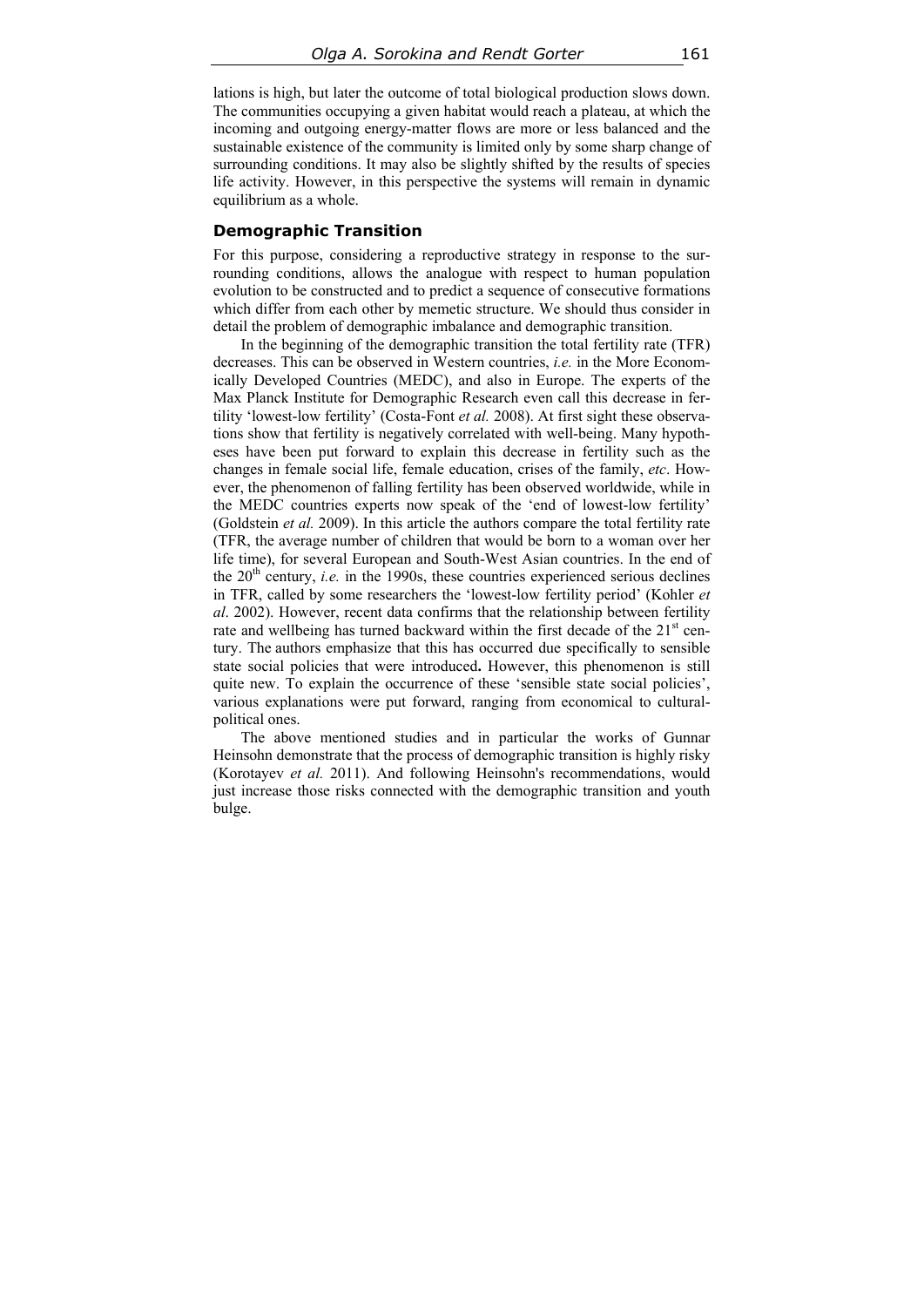To understand the inherent reasons of this transition, biological laws can be applied to demographic data which reveals the main problem of social evolution. The problem of population blow-up is simply a direct consequence of demographic imbalances. Beside the increase of intraspecific aggression levels, there is the second, more serious threat raised by the Club of Rome – of exceeding the Earth's ecosystem carrying capacity – which means that at some point in time the non-renewable resources will run out, and people would have neither room to live nor resources to use to support life. Competition would severely increase and lead to resource wars, thus turning sub-populations against each other resulting in the 'survival of the strongest'. A terrifying prospect.

This Malthusian forecast is actually just one of a number of rising problems. However, as stated, in the developing countries despite the population blow-up, the total fertility rate is falling as a whole. The global human population is now experiencing a demographic transition which would reach a peak by the middle of the  $21<sup>st</sup>$  century.

This actual transition rate differs a lot over the world. As a consequence, this makes the population structure in various countries very imbalanced. It has been found that this imbalance brings new problems (Kapitza 2006; Ediev 2001). The data from this work confirms the imbalance between the birth rates of the MEDC and the developing countries. This observation raises the question of its relationship to the level of a given country's development. Are the MEDCs indeed losers? Let us consider this question in more detail to understand the reasons of this imbalance.

In the past 300 years, there has been an increase in the number of innovations in the fields of science, technology, medicine, and in business management. At the same time, the corresponding social circumstances gradually evolved too, leading to a form of social evolution. Critical to both processes were the growing fertility rates and the falling incidence of child mortality. In the  $20<sup>th</sup>$  century the autocatalytic changes in surrounding conditions accelerated so much that disruption of the processes of social evolution became evident. In the most rigid state systems, for example in Russia, this resulted in revolutions, while the rest of the world also became embroiled in dramatic change through two World Wars and a Great Depression. Even the 'sexual revolution' of the 1960s – although it was not so bloody – was part of this systemic rebalancing of social systems.

The social pattern of these modern states evolved step-by-step from the traditional societies that preceded them. The traditional pattern of societies is characterized by a rather steady social class stratification with low mobility of people. The most important factors for demography are high mortality rate, high birth rate and correspondingly low life expectancy. The transition to the Industrial Age led to the development of new means of production, followed by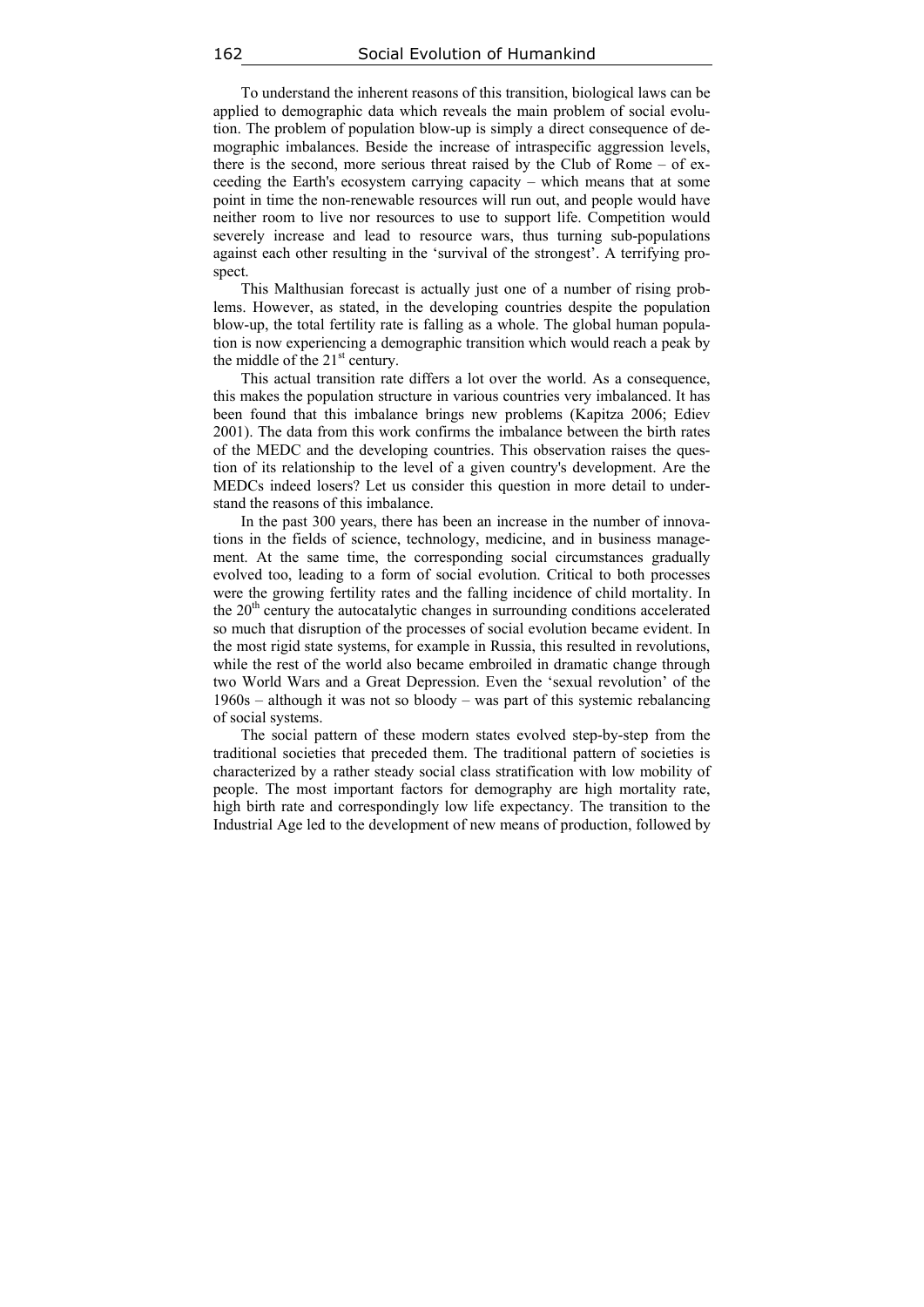increased urbanization. Thus, the structure of the market-based society had to become more flexible in order to function. As a result, against the background of many failed attempts and crises, the modern Western-style democracies developed, and the social structures in those countries adapted correspondingly.

While the traditional state was based mostly on the use of natural resources – mainly agricultural resources in the past – these states fundamentally evolved as social structures due to the innate human problem-solving power and drive to improve its living conditions in those states, or in evolutionary perspective, due to human 'foraging activity'.

And due to geographical separation of these fragments of population – named sub-populations below – distinctive behavioral patterns formed among their members. Behavioral patterns are formed mainly in the time of childhood and adolescence – in other words, we mean here imprinting. The differences that evolved aggravated misunderstanding among sub-populations often provoking conflicts. We assume here, that it may be regarded as an analogue to interspecies struggle in the course of ecological allopatric specialization. So, in the course of sociocultural development within each of these separated sub-populations a unique social mindset developed (Valsiner and Van der Veer 2000).

However, since these different patterns are not innate, they are open to change if certain efforts are made. The work of the *Earth and Environmental Sciences Program* (New York) has demonstrated that. Cindi Katz (1998) considered social reproduction and the production of space, place, and nature; the consequences of global economic restructuring for everyday life; the politics of knowledge; children and the environment; the intertwined spatialities of homeland and home-based security; the changes in social structure and behavioral patterns of use of natural resources in an educational agriculture project in the Sudan. She also analyzed the reasons why these changes caused little resistance in local communities. Unexpectedly, she found that individual interests turned out to be more powerful than those held in the name of the traditional commune, in particular the call for preserving the traditional structure of the local commune. While stress increased for individuals with the many changes in the structure of local life, few people were looking backwards, because the project significantly increased their quality of life, independently of traditional social structures, social change became possible.

Unfortunately Katz pays little attention to the resistance from the higher levels of the local social structure. Their authority has a large influence on the behavioral patterns in such sub-populations, explaining resistance to changing the traditional modes of life.

## **The Threat of Violence in the Urban Millennium**

According to the UN Report *State of the World Population* (Salas 1981), the year 2007 was the year when the majority of the human species would be living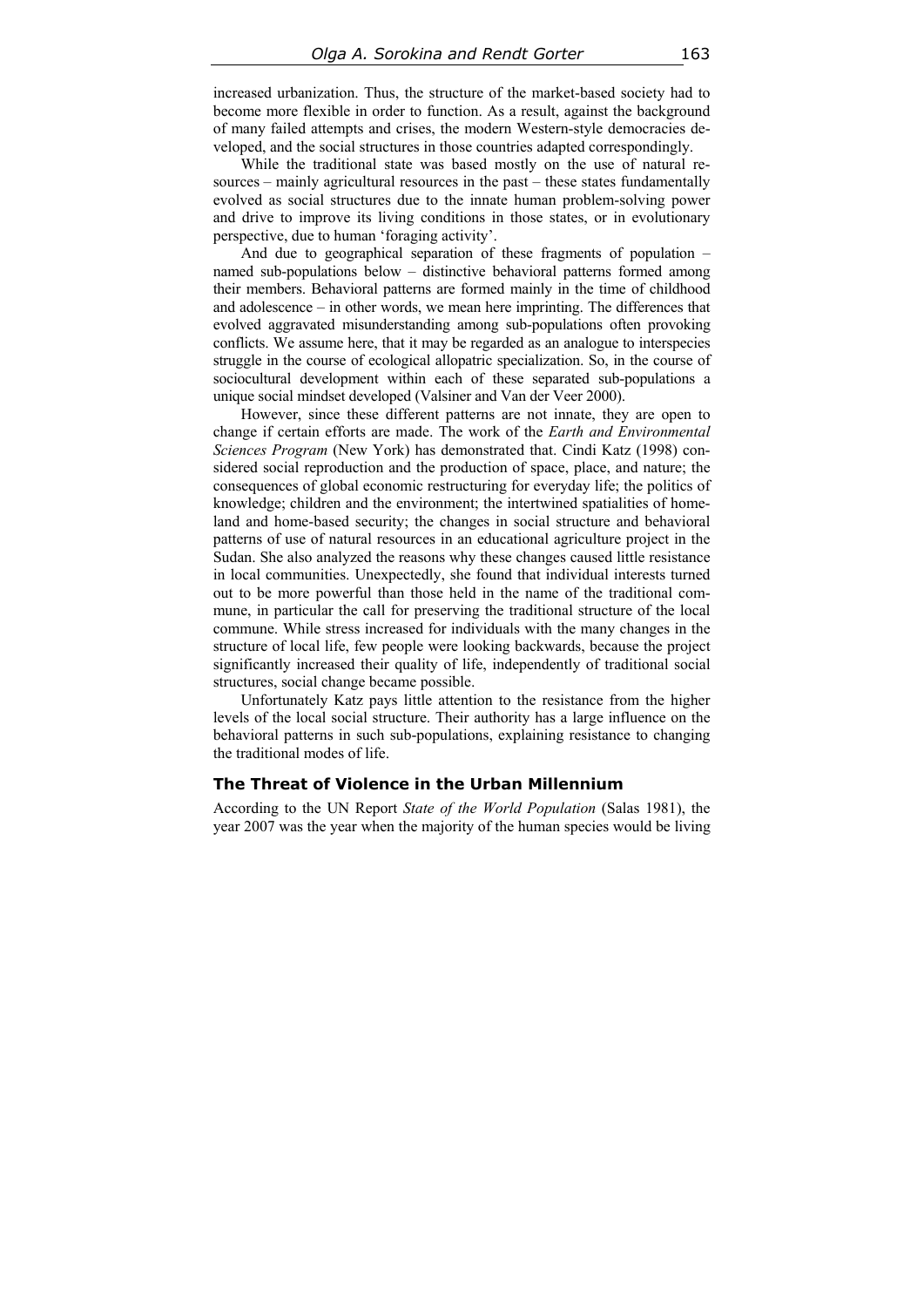in towns or cities, for the first time in history. This is referred to as the arrival of the 'Urban Millennium' or the 'tipping point'. In regard to future trends, it is estimated that 93 per cent of urban growth will occur in developing nations, with 80 per cent of urban growth occurring in Asia and Africa.

The beginning of the new millennium was also the tipping point for mass communication, as the Digital Age began. By now there is a lot of factual confirmation that many political breakdowns were strongly facilitated by the development of electronic means of information exchange. Due to this information exchange, human horizons broadened significantly – people who used to be considered distinct sub-populations were involved in diverse and significant information exchanges with the rest of humankind. It can be argued that as a result social systems of the subpopulation are unable to maintain resilience, *i.e.* capability for change. Probably, this led to the collapse or transformation of many autocratic states which were more or less isolated in the past.

The changes to living conditions are like environmental change and will precede the corresponding changes to social pattern. The adaptation of behavioral patterns coalesced into a social mindset that must follow this, even if the abandonment of the traditional mindset is very stressful for commune dominants and hence can be rather risky for any society. The traditional mindset of the privileged and dominant state citizens can be expected to underlie the state apparatus power, cementing their social position and causing resistance to change or poor resilience and hence heightened risk. Such an apparatus is naturally predisposed to preserving the social mindset shared by citizens and to prevent that mindset from changing. Thus, state structures will naturally be resisting change from the outside arriving as conflict or as foreign culture. Simultaneously, that stress at the individual level can easily result in violence, *i.e.* an increase in interspecies aggression.

In order to reduce the increase in the level of violence, its nature has to be understood as resulting from the rise of social stress levels due to the transition of societies from the traditional pattern of resource consumption, social structure, and mindsets. Given the inevitability of this process, the general evolutionary rules of any maturing ecosystem therefore must be taken into account.

## **The Importance of Foraging Activity**

Until the  $20<sup>th</sup>$  century, high child mortality rates were normal. A high fertility rate compensated for and ensured a slow but gradual population growth. Meanwhile, science and technological innovations grew as an expression of human foraging or Searching Activity (Rotenberg 2009). Foraging activity is common for any living species with a feedback response and evolved together with the animal nervous system. As *Homo sapiens* developed, foraging activity integrated with human cognitive activity. Together, these became the human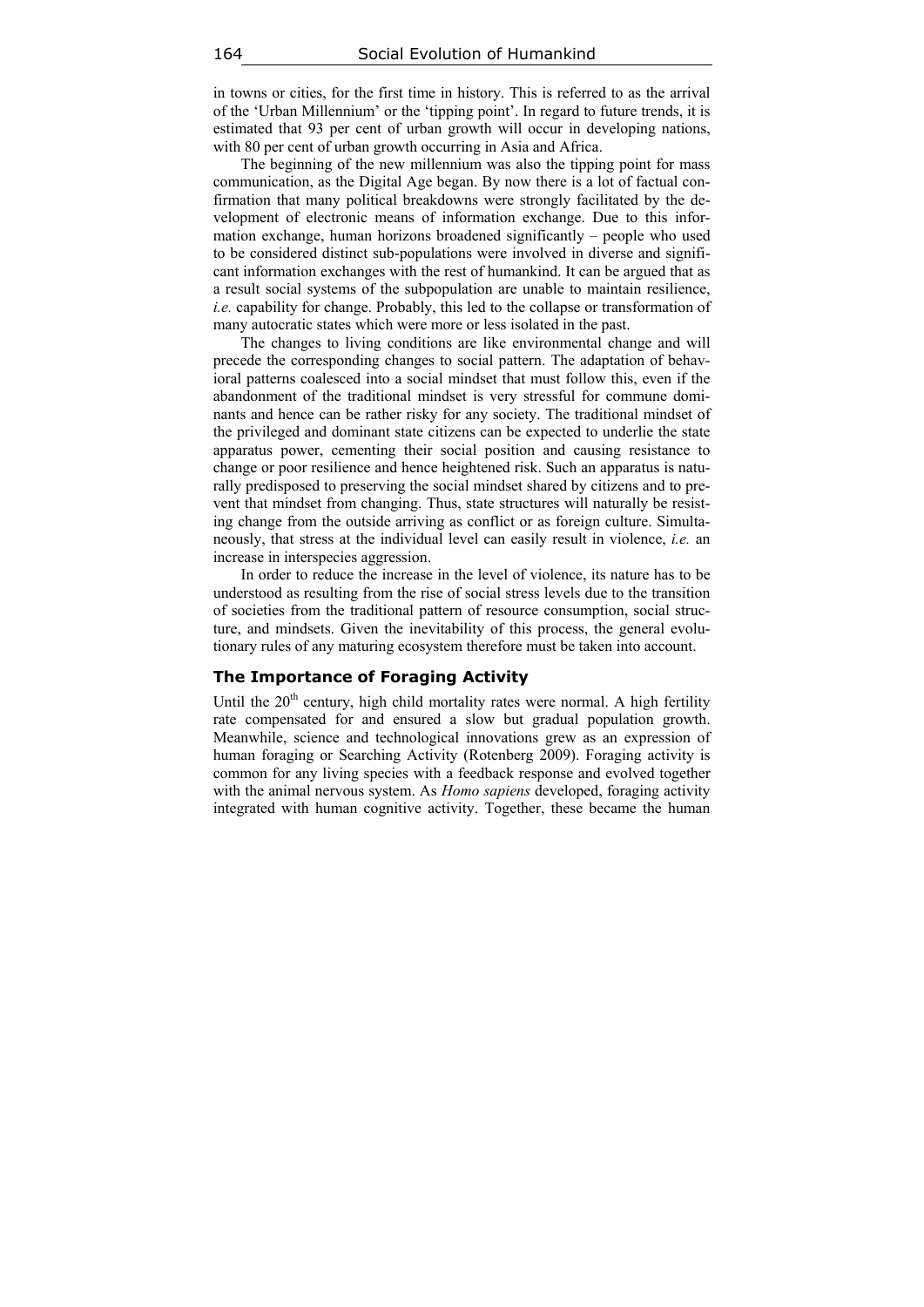ability to alter human surroundings in favor of current requirements necessary for survival.

The merging of foraging activity together with cognitive analytical activity made possible science and technical innovations. The level of human development depends not only on the individual brain physiology but also on the individual socialization and the level of education. To suppress this activity would mean to suppress further development of humankind. That is the strongest argument contra the evolutionary trend of human eusociality. The evolution of eusociality for other social animal species had been considered by Andersson, and the results of the studies look very interesting (Andersson 1984).

However, this may not apply to human evolution. Following that way of evolution proactively would require significantly decreasing the individual 'foraging' activities of a society's members, but that activity is still required to meet the constant changes in surrounding conditions. And these changes are autocatalytic, *i.e.* sustained through the result of human cognitive activity.

All such innovations have occurred, since they were driven by economic conditions and resulted in social developments in those countries where evolution could take place. The determining conditions include not only living conditions but also the social structures as, for example in the Most Economically Developed Countries (MEDC) – in other words, in those countries with a stable state pattern, which developed on the ground of modern economic systems, together with regulated markets. Hence, the population of those countries experienced correspondingly gradual changes. Both those processes, *i.e.* fertility and child mortality rates, stayed more or less in balance. This long-term development period gave the social structures in these advanced countries enough time to adjust to changing conditions.

The initial assumption made here was that the global human population is an integral part of the Earth's biosphere and hence follows an evolutionary pattern characteristic of populations. Thus, the widely discussed problem of overpopulation and *Limits of Growth* would be expected to be resolved soon simply because the laws of evolutionary ecology are now affecting this global population at the social organization level. As the social structure becomes more complex, the total fertility rate reduces, repeating the evolutionary sequences of Kand r-reproductive strategies of living forms in the course of colonizing new biotopes.

This hypothesis is confirmed by laboratory data, obtained in research of the genetics of behavior and the neurophysiological influence of stress on reproductive behavior and fertility rate among populations of laboratory rats (Rhen and Crews 2002). The research into human reproductive medicine confirms that fertility is falling (Auger *et al.* 1995). So it was seen that the Total Fertility Rate (TFR) in the MEDCs in the  $20<sup>th</sup>$  century was falling (Waugh 2003).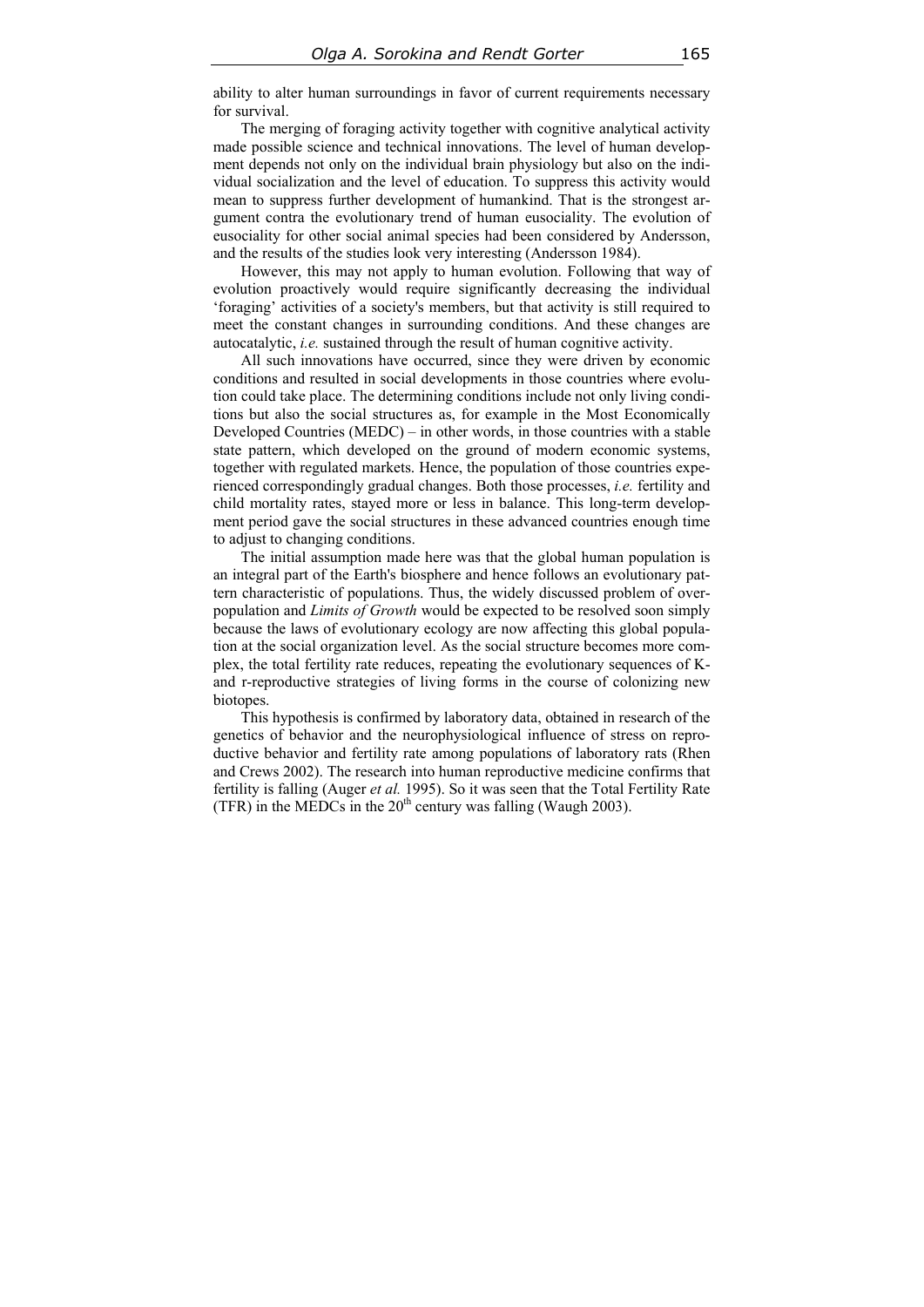Since human fertility/mortality/longevity figures are strongly affected by other factors of the sociocultural environment, it is not easy to distinguish social and biological factors and to determine the main causes. However, the experiments on rat populations allow distinguishing the reproductive behavior from the influence of social factors (Holson *et al.* 1991). These experiments prove the key role of prenatal maternal stress level during pregnancy on their further reproductive behavior.

This research confirms the purely neuroendocrine character of this effect. However, at the social level or organization this factor becomes seriously affected by other factors, those that depend on state social policy, *i.e.* on the anthropogenic factors. Again the experiments on laboratory rats allowed the estimation of the degree of influence of anthropogenic factors (Popova *et al.* 2011; Amstislavskaya *et al.* 2004). However, the birth rate depends not just on sexual behavior but also on the individual fertility rate, and most importantly on male sperm quality. An analytical review showed the consistent gradual decreasing of male sperm quality in recent decades (Carlsen *et al.* 1992; see also Irvine 1997).

Female fertility is also decreasing under the influence of stress. The relation of stress and fertility is now widely discussed in many corresponding public sources (*e.g.*, Braverman 2012; Rodriguez *et al.* 2012). This data from reproductive medicine confirms the intrinsic reasons for reproduction decreasing under the influence of stress. The authors assume that those innate reasons are determined by the ecological conditons of the environment that sustain environmental carrying capacity. However, this does not mean any deliberate activity of this complex subject-object system. It is not animated (*i.e.*, this complex has no free will). That activity is just the result of the interaction of numerous components interrelated by the endless number of complex feedbacks, which follow the main evolutionary law of complication increasing complexity. This complex system makes it impossible to make a definite fixed forecast. However, it is possible to work out some general strategy based on the probabilistic crisis analysis. The authors assume that in order to work out a general strategy, the motivation of people has to be considered more closely, and this cannot be done without taking into account evolutionary ecological – or macroecological – trends.

Since human behaviour is the result of the interaction of both biological and social components, the social factor must be considered to asess people's drive to reproduce. As this motivation strongly depends on the social environment, and the social environment in its turn is determined by measures being taken by the state.

The current article confirms the purely innate nature of declining fertility along with the increasing complexity of social structures, which provides for the enlarging of ecosystem carrying capacity. This increase of social complexity imposes 'unnatural', artificial requirements on individuals' social behavior.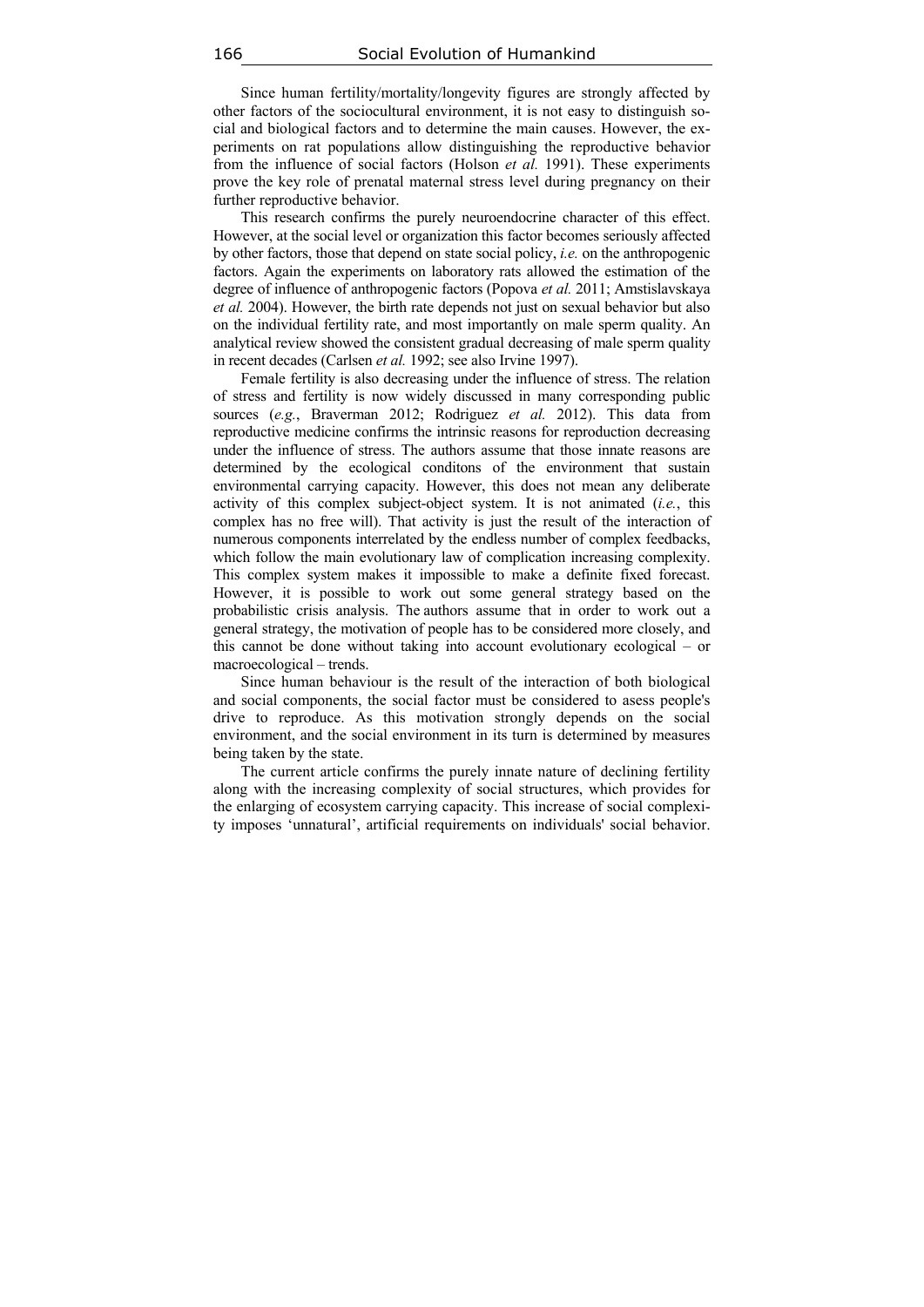Together with the abnormal increase in population density, which is especially high in urban areas, stress levels increase as well. This stress increase leads to numerous socio-psychological effects, related with the changing social roles of family partners and gender social status. All those factors decrease fertility potential and result in the significant decline of TFR.

However, the most crucial example of declining fertility in tandem with increasing population density is observed in experimental populations of laboratory rats, animals that have no signal inheritance at all. Unlike rats, in human society the fertility rate is determined by both the intrinsic ability of conception and the people's motivation, which is socially determined. The latter depends on the social environment and on signal heredity as well.

All the above makes the authors come to the following conclusion: the social evolution of human beings is an integral part of the Earth-Biosphere evolution. This system follows the same pattern of evolutionary population ecology in which the prevalence of r-strategy species changes to K-strategy species. This happens together with an increase of system complexity. And the latter is unavoidable, as it provides for the increase of human habitat carrying capacity.

## **A Transition to the Anthropocoenosis**

When the  $20<sup>th</sup>$  century was well under way, a transition into a new stage had begun. By this stage of evolutionary development the activity of human societies determined the direction of energy and matter exchanges in the global biosphere complex. This stage may be called the *anthropocoenosis*, an interactive community of living organisms centered on humans (Scott 1996).

In the current essay the authors suggest choosing a macroecological approach to the study of the cognitive development of social structures and policy. The macroecological approach allows considering particularly the evolutionary factors that influence the motivation of a social group's behavior. In modern social circumstances the changes of public moods – in other words, the changes in individual motivations – are manifested in powerful social trends and are realized in international political agendas.

In the course of the evolution of human civilization, the heterotrophic nature of *H. sapiens* stimulated economic development. This has made the economy in the MEDCs move from those based on agriculture, or other forms of natural resource use, to the industrial production of economic goods. So stateled social patterns had to change from traditional modes to the social patterns of industrial society. This process was burdened by many conflicts – local and international, revolutions of various kinds, and the two World Wars, in particular. The development of social patterns of less industrially developed countries was different, however, as generally traditional social patterns were more resistant to change of external conditions.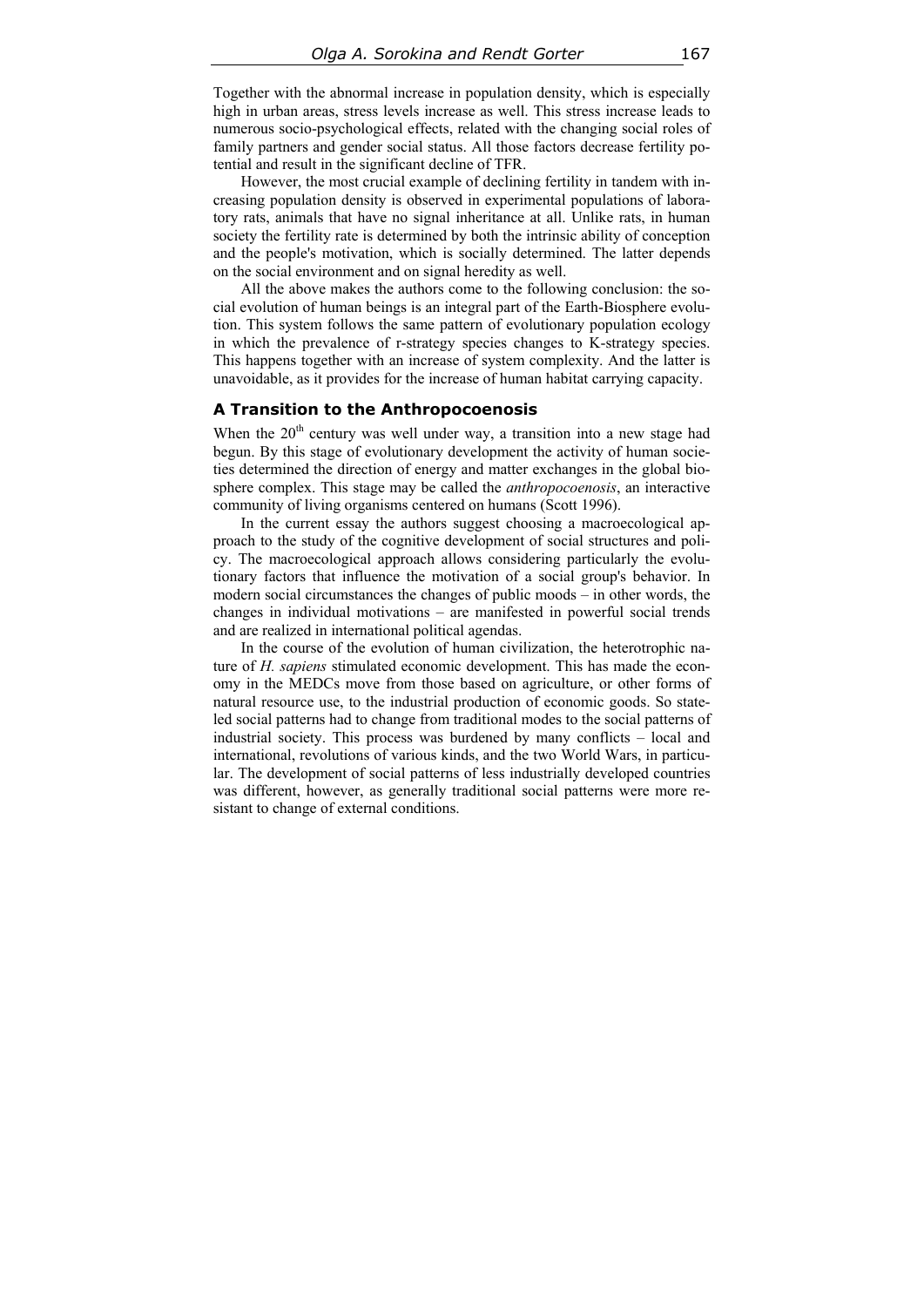# **The Imbalance in the Development Level of Global Human Civilization and the Demographic Transition**

Given that the ecosystem carrying capacity for the human population depends on the productive activity of humans that may be significantly increased by industrialization. The productive activity of humans occurs together with increasing levels of urbanization and shift of people employed in economic production from agriculture to industries first and to services later on. According to the UN Conference on Trade and Development, in 2012 the share of services in world economics has increased to 70 per cent, while the agricultural share decreased from 10 per cent in the developing countries to less than 3 per cent in the MEDCs. This shift in economics occurs together with the process of urbanization. This shift from agriculture to industrial production marked the beginning of modern times. The next shift, the current one, is characterized by an increase in the share of the services sector in economics and marks the transition to the next stage of social and economic development. This stage is called the *Innovation Economy* (Scott 1996) and is defined by an economic doctrine that reformulates the traditional model of economic growth so that knowledge, technology, entrepreneurship, and innovation are positioned at the center of the model rather than seen as independent forces that are largely unaffected by policy. At this stage the economic demand for non-renewable material resource gradually decreases, and innovation economics becomes the main human resource for economic development (Holling *et al.* 1998).

While change in external conditions is followed by changes in social pattern, the rate of adaptation of new behavioral patterns – described as social mindsets further on – varies due to different factors that social science addresses. Radical change of the traditional mindset is very stressful and simultaneously risky. However, that transformation is the only way to avoid a catastrophic mode of population density autoregulation that evolutionary processes impose (Haidt 2007).

So, employing this rationale in order to overcome that developmental imbalance together with avoiding the threats described in the *Limits to Growth*, the crucial factor is an updating of the traditional community model.

#### **Towards a New Community Model**

A low individuality level is the most crucial feature of a 'Hive Psychology' that describes the important behavioral patterns of all social species. *H. sapiens* is clearly an ultra-social species. Hence, it can also be expected to be affected by the Hive Psychology effect. Prof. Jonatan Haidt considers in his work the questions of Hive Psychology and its effects on human socio-psychology, particularly its relation to happiness and religion (Haidt *et al.* 2008). He emphasizes the crucial moments for achieving 'public happiness' are not some divine, some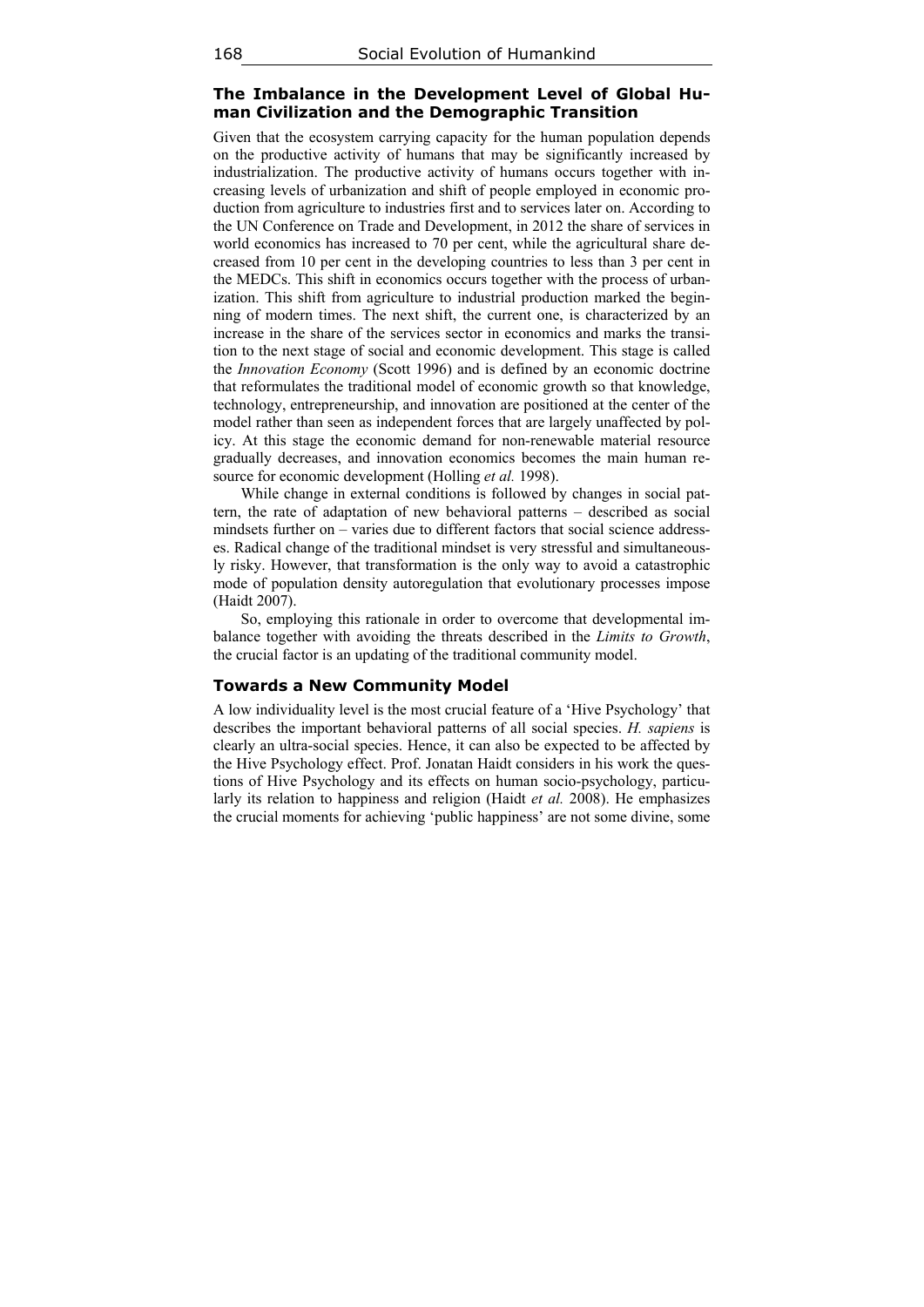spiritual ideas, but rather the common interpretation of Hive Psychology used in 'mass ritual'. These mass rituals are also typical for any authoritarian state or a totalitarian ideology, for mass rituals strongly facilitate the individuality of the human mind being undermined and hence crowds of different peoples uniting around their leaders and falling under the Hive Psychology effect.

The most severe and intractable conflicts are taking place right at the border of two social patterns – the traditional pattern and the modern one – as they meet each other. The social mind of the traditional communities is effectively less fit, that is in evolutionary terms, than is the social mindset of the MEDCs, to meet the uncommon social changes of this new milieu that intensifies the links within these groups and also increases the Hive effect.

Under the current conditions of constantly increasing population density in the developing countries, Hive Psychology then favors the so called Suicidal Lemming effect (Chitty 1996). Hence the increase in wellbeing associated with social traditions would not guarantee that the population growth rate would decrease.

Another convincing case-study is the example of changes in Russian demography. They show that the correlation between wellbeing and birthrate may as well be inverse at times. In Russia the general mortality rate – not just that of children – exceeded the birth rate for a long period of time. The wellbeing of Russians after the USSR collapse fell significantly. However, instead of rising, the birth rate fell too, so nowadays Russia is gradually depopulating with the low rate of 0.465 per cent (CIA 2010). In order to fight that threat, the government in 2007 launched a federal program for reducing child mortality and increasing the wellbeing of females in connection with the number of children a female can raise. But the conclusion of Rosling's report suggests that these steps would reduce the birthrate instead. However, for the first half of 2009, the index of infant mortality decreased by 10 per cent and simultaneously the birth rate for the same period increased by 4.7 per cent.

Still, using a Big History approach, another evident example is the difference between North and South Korea. Both countries are populated by the same people with historically the same traditions, mindsets, *etc.* but have been strictly separated about 60 years ago under contrasting ideological regimes. Now the income of the North Korean people is much lower than that in the South Korea, but the population growth rate is just slightly higher than its neighbor (0.398 per cent *vs* 0.25 per cent according to the *CIA World Factbook* of 2010). And this is despite all the efforts of the North Korea government to control this aspect of their demographics.

The infant mortality rate there is very high, with 50.51 infant deaths per 1000 birth, while in South Korea it is just 4.25 deaths per 1,000 births. With Rosling's assumptions that would also strongly contribute to the increasing birth rate. However, it does not help the North Korean government to overcome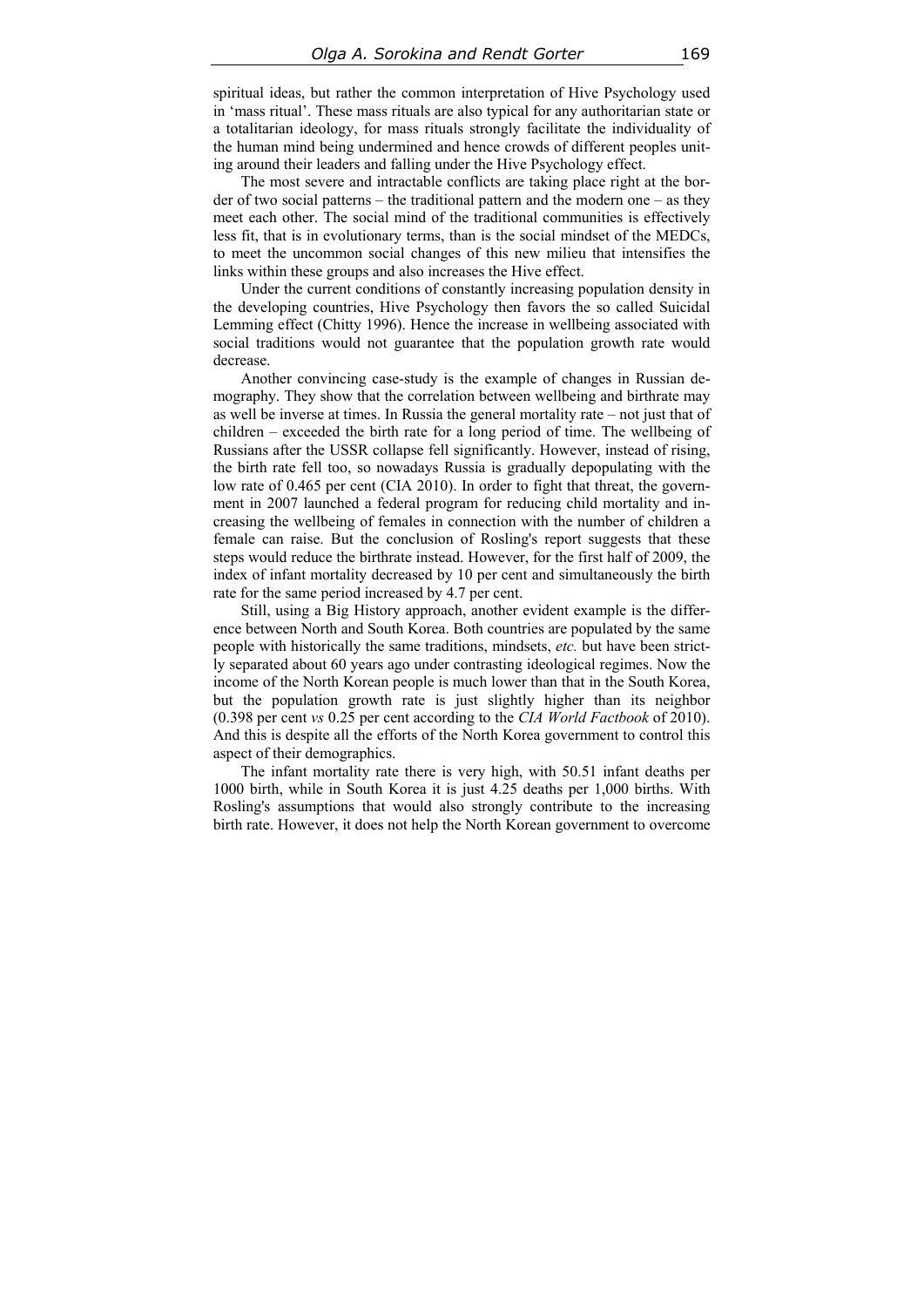its rival significantly with respect to fertility rate. Even the strict state control over the distribution of contraceptive means proved unable to increase the population fertility rate, while the day-to-day stress, people are experiencing, is extremely high anyway.

Popular authors often claim that the access to female education, independence, and the contraceptives in the Western countries has led to a decrease in fertility rates. However, the example of North Korea shows that at least access to education and contraceptives are sufficient for the fertility rates to drop. Contraceptives are available in North Korea, but they are distributed under strict state control, and hence they are not easy to get. Cultural input could also be expected to play a role.

First, with the use of statistical data from published sources, we are going to look at the correlation between infant mortality rate and the birth rate. The data analysis proves that the relation between infant mortality rate and birth rate is not that direct. For instance, in Israel the infant mortality rate is very low, 4.17 deaths per 1,000 live births, but the total fertility rate (TFR) is 2.72 children per woman in general (CIA 2010). Among Haredi Jews the TFR is very high. For Ashkenazi Haredim, the TFR rose to 8.51 in 1996 from 6.91 in 1980. The figure for 2008 is estimated to be even higher. TFR for Sephardi/Mizrachi Haredim rose from 4.57 in 1980 to 6.57 in 1996. Israel infant mortality rate is one of the lowest in the World. So, apparently the influence of infant mortality rate on the birth rate is also not that critical.

This does point to the important influence of cultural background on the fertility rate. However, further on it will be shown that the cultural background is not that crucial as it may have seemed at the first sight.

Let us return to the Korean examples to clarify the reason for declining fertility rate. Apparently the stratification of production forces in the society – and hence the social patterns of this country – are more important for the birth rate than the infant mortality.

The distribution of workers in the economy in North Korea is the following: 37 per cent of people are working in agriculture and 63 per cent – in industries. In the meanwhile in South Korea only 3 per cent of people are working in agriculture, 39 per cent – in industries and 57.5 per cent – in the services sector. So, the community sectoral stratification in North Korea is in fact much more archaic and restrictive than that in South Korea. Even so, the TFR is still very low. Why?

In the example of both Koreas, we have previously already regarded and excluded the influence of the female education, contraceptives access, and even the common folk's cultural origin. The only factor that remains to be considered is individual stress level.

This scenario is also confirmed by demographic data from China, Singapore, and Taiwan. Despite comparable cultural origins, their fertility rates differ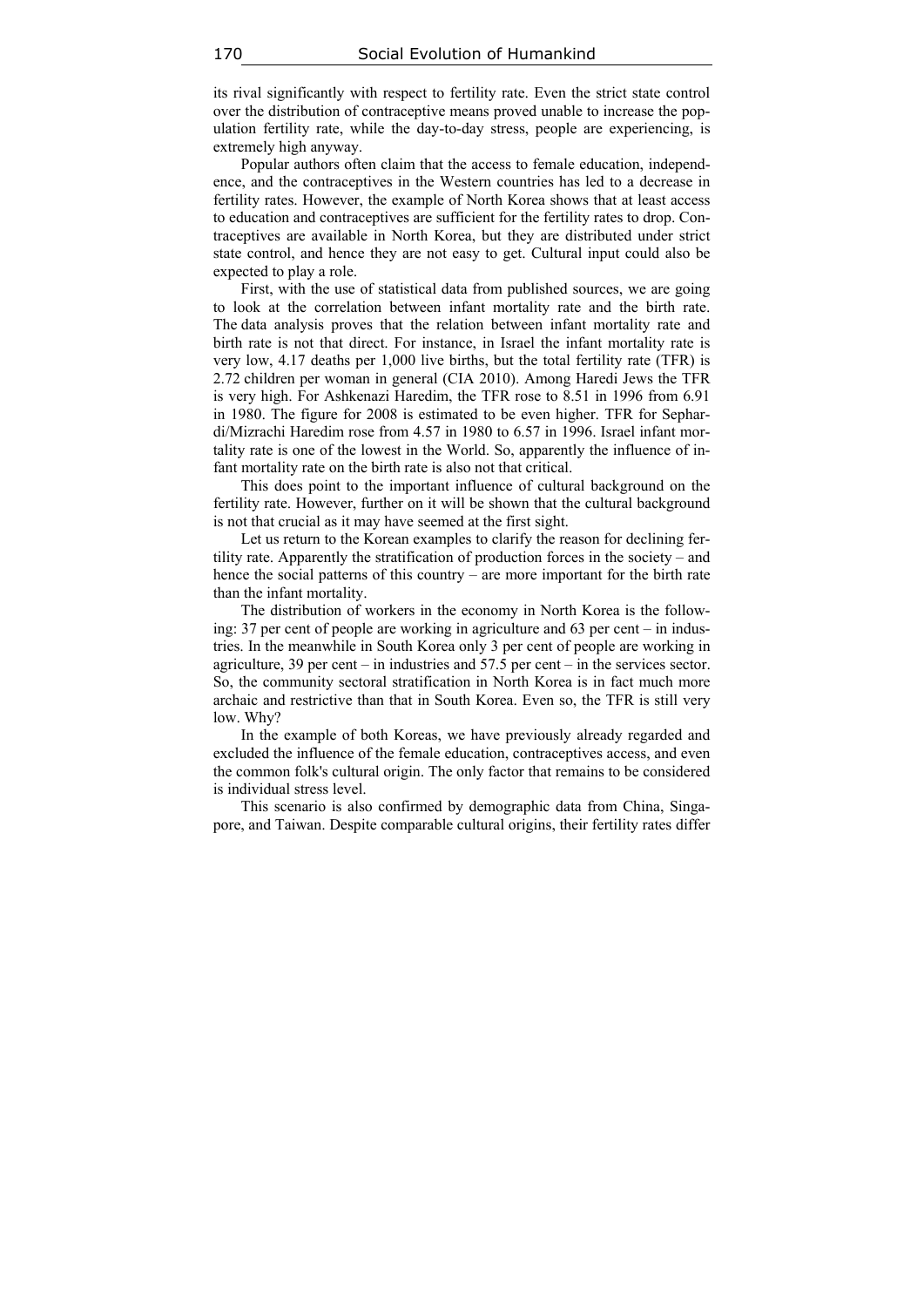a lot. However, in China there was the impact of strong state control, so these data are not valuable without thoughtful analysis.

So neither cultural factors nor fertility rate are that crucial for to cause a decrease in population growth.

# **Possible Reasons for the Decrease in Population Reproductive Rates in the Most Economically Developed Countries**

So, in summary, we have found that the increased economic wellbeing of populations was the result of economic development and corresponding social evolution from the traditional community social patterns. Simultaneously, as the economy grew, the citizen's wellbeing grew as well. This economic growth was caused by industrialization. Industrialization also caused increasing urbanization. Urbanization makes peoples live in naturally abnormal living conditions, in high density aggregations and in other highly abnormal conditions of life style. Both industrialization and economic growth all lead to a higher level of psychological stress. That general stress increases due to the increasing level of urbanization (*i.e.* living in abnormal stressful conditions) leading to a general deterioration in human reproductive function, which seems to have dropped considerably during the past 4–5 decades even without any means of contraception. This process has created circumstances in which individuals constantly encounter challenges, both social challenges and those from new environmental conditions. And that stress causes a significant decrease in fertility rates at the same time as longevity increases.

The assumption that change in population autoregulation mechanisms are influenced by the increase of within-population stress is confirmed by the results of research on reproductive activity in experimental mice populations of the Laboratory of Behavioral Neurogenomic of the Institute of Cytology of the Siberian Department of the Russian Academy of Science, which proves that the increased stress that is experienced by pregnant female mice affects the reproductive behavior of their offspring. Aside from those experimental results, there is a set of similar experimental confirmations of the effects of the relationship between negative stress and reproduction for human beings that studied male sperm quality under stressful conditions (Clarke *et al.* 1999).

There are also other factors that affect social and mindset adaptations. For instance, the developing countries that have not had enough time for social and mindset adaptation, have seen important instances of a 'Youth Bulge'. Professor Heinsohn, a historian and economist at the University of Bremen in Germany, argues that wars, insurrections, contemporary and historical terrorism, and internal violent insurrections are the result of a surplus of 15- to 29-year-old men in the total population (see also Urdal *et al.* 2006).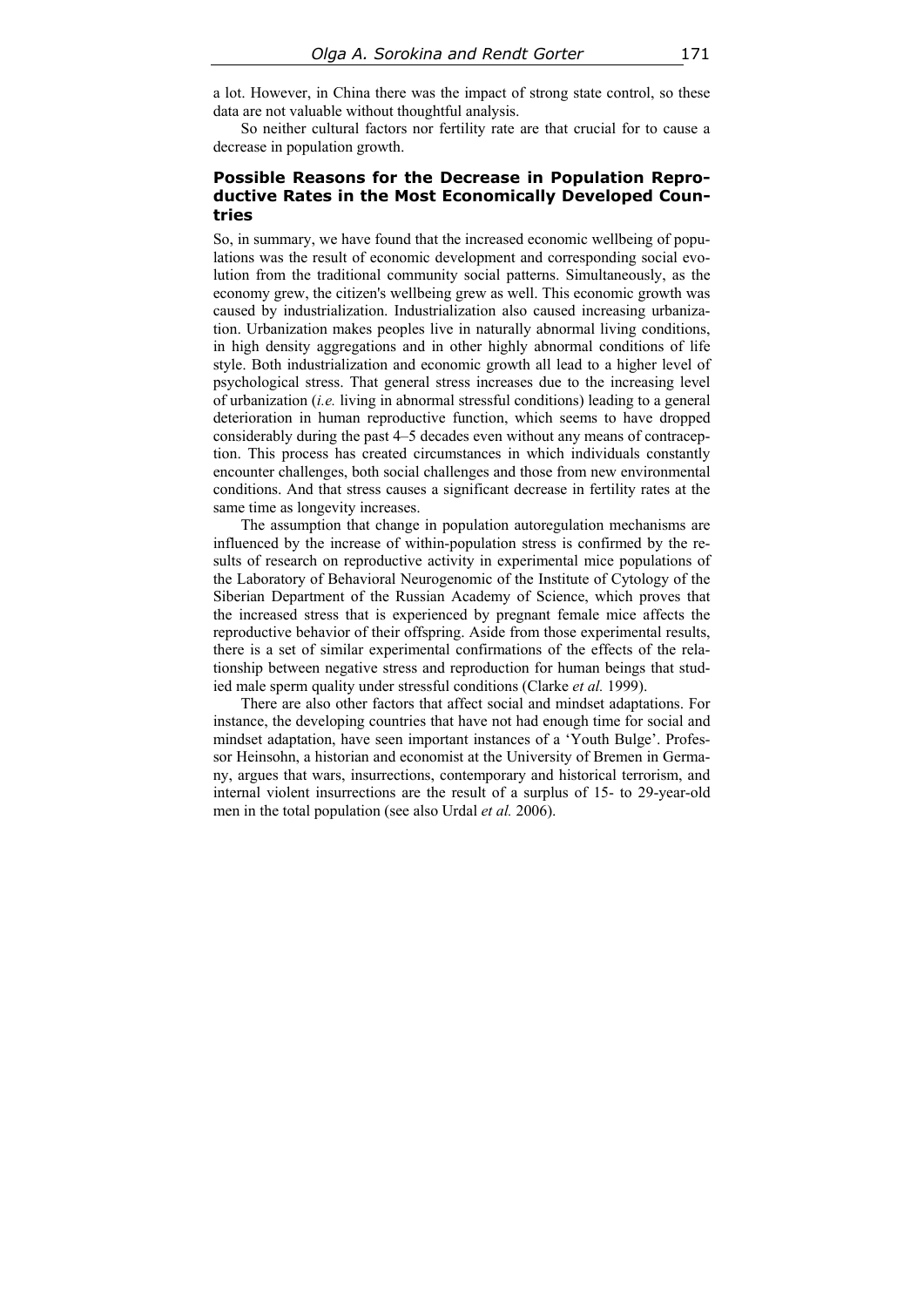It is important to take into account that 'youth bulges' may result in rapid economic growth, but their occurrence may also risk the possibility that adaptation of social patterns may not follow pace. Navaneetham (2002) described how this was historically manifested in South and South East Asia where a demographic transition has given these countries an opportunity for economic development.

This means that in the case of providing only humanitarian aid, the child mortality rate in the developing countries would fall much faster than mindsets of the populations of those countries could adapt. So those population would still be increasing instead of falling. For instance, if 30 years ago a woman in these developing countries had 6 babies and 3 of them – 50 per cent – died as infants, currently she might have only 4 children, but modern child mortality rates would ensure that at least 3 of them – or even all 4 of them – would reach adulthood. This would simply increase that 'Youth Bubble', which is considered one of the main reasons for civil conflicts after the Cold War (Cincotta *et al.* 2003).

Therefore, increasing well-being alone that is not accompanied by a corresponding social and mindset development would only make the situation worse. So we can come to the following conclusion: traditional mindsets and the provision of humanitarian aid while increasing child survival rates alone would contribute to the prevention of overpopulation without stressful psychological changes. Insisting on preserving 'indigenous, unique' archaic social and mindsets as well as that of traditional communities, would risk making the situation significantly more difficult.

However the archaic mindset – or the mindset of the commune-oriented traditional society member –is very hard to overcome without any efforts from subduing side of this process and also with no required assistance from the leaders of social evolution. Due to many quite natural psychological reasons people normally cling to their habitual traditions (Aronson 2003).

Solving the overpopulation problem is thus not possible without changing the archaic mindsets in place, or in other words – without the social mindsets of traditional community members adapting.

This means it would not be possible without the transmission of fragments of various subpopulations, characterized by traditional community patterns into this global population with its updated mindset.

However, it is easier to say than to do. The unavoidable necessity of that transition raises many questions. The current work can give no answers – not only for moral reasons but simply because it is impossible within the scope of such multi-factored and complex problem. But it does suggest a strategy to adopt. The main challenge here for the subpopulations in question is to preserve sustainability while remaining able to change at a social level. But how could that be achieved, using a macro-ecological perspective?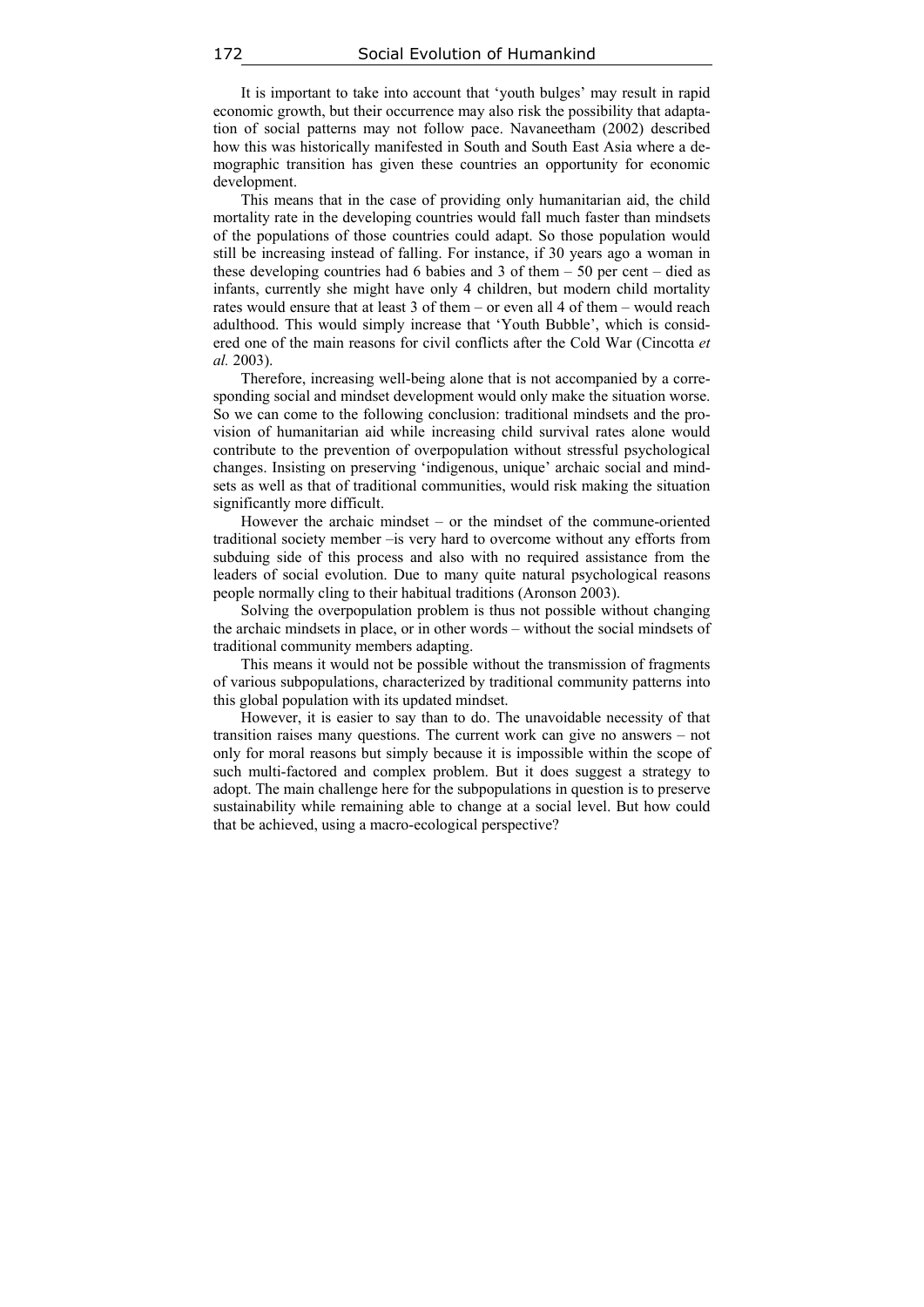The populations of MEDC's experience an extreme level of narcissism and a seemingly unlimited will to individual autonomy – due to the very nature of the modern economic model. But as discussed above, this strongly contradicts the flow of the process of social evolution. This Market Autocracy, *i.e.* the 'invisible hand of the market' of Adam Smith, may be one of the most powerful reasons causing the reverse Flynn effect in the MEDC. The Flynn effect is the substantial increase in average scores on intelligence tests recorded all over the world. It was measured in 1949, 1974 and 1991. However, the consequent investigations in some MEDC countries showed unexpected reverses of this effect. So in the United Kingdom, tests carried out in 1980 and again in 2008 show that the IQ score of an average 14-year-old dropped by more than two points over this period. However, children aged between five and 10 saw their IQs increase by up to half a point a year over the same three decades. Professor James Flynn (2009), the author of the latest study, believes the abnormal drop in British teenage IQ could be due to the youth culture having 'stagnated' or even dumbed down. Teasdale and Owen (2008) report intelligence test results from over 500,000 young Danish men, tested between 1959 and 2004, showing that performance peaked in the late 1990s, and has since declined moderately to pre-1991 levels. In another study on young adult males in Denmark (2009), they found that there was a modest increase between 1988 and 1998, but a modest decrease between 1998 and 2003/2004. The difference was approximately 1.5 IQ points in both cases.

But that relative decrease of the mind control over free will results in the flourishing of asocial behavior among the young population of MEDC countries. We assume that the reverse of the Flynn Effect occurred due to the same Market Autocracy effects. The market offers and social politics of modern states remove the negative limit for random allocation of human intellectual ability. Simultaneously, the excess of market offers together with the progress of marketing technologies strongly decrease people's Searching Activity. If the Searching Activity is not required to ensure normal living over an extended period of time it either decreases or focuses on non-material matters of highly private, individual understanding. That affects the selection of goals for cognitive activity, which may be the reason for the Flynn effect reverse and for superstitions flourishing.

The reverse of the Flynn effect means that the social mind control over people's motivation decreases. People's mindsets become more governed by media and advertising, and simultaneously social behavior becomes more asocial.

Unfortunately these effects are thoroughly intermixed with the ritual understanding of religions. The current conditions or globalization lead to a 'crisis of sovereign states' and thus competing non-state self-identification gains more influence. The most evident parameter people of various social development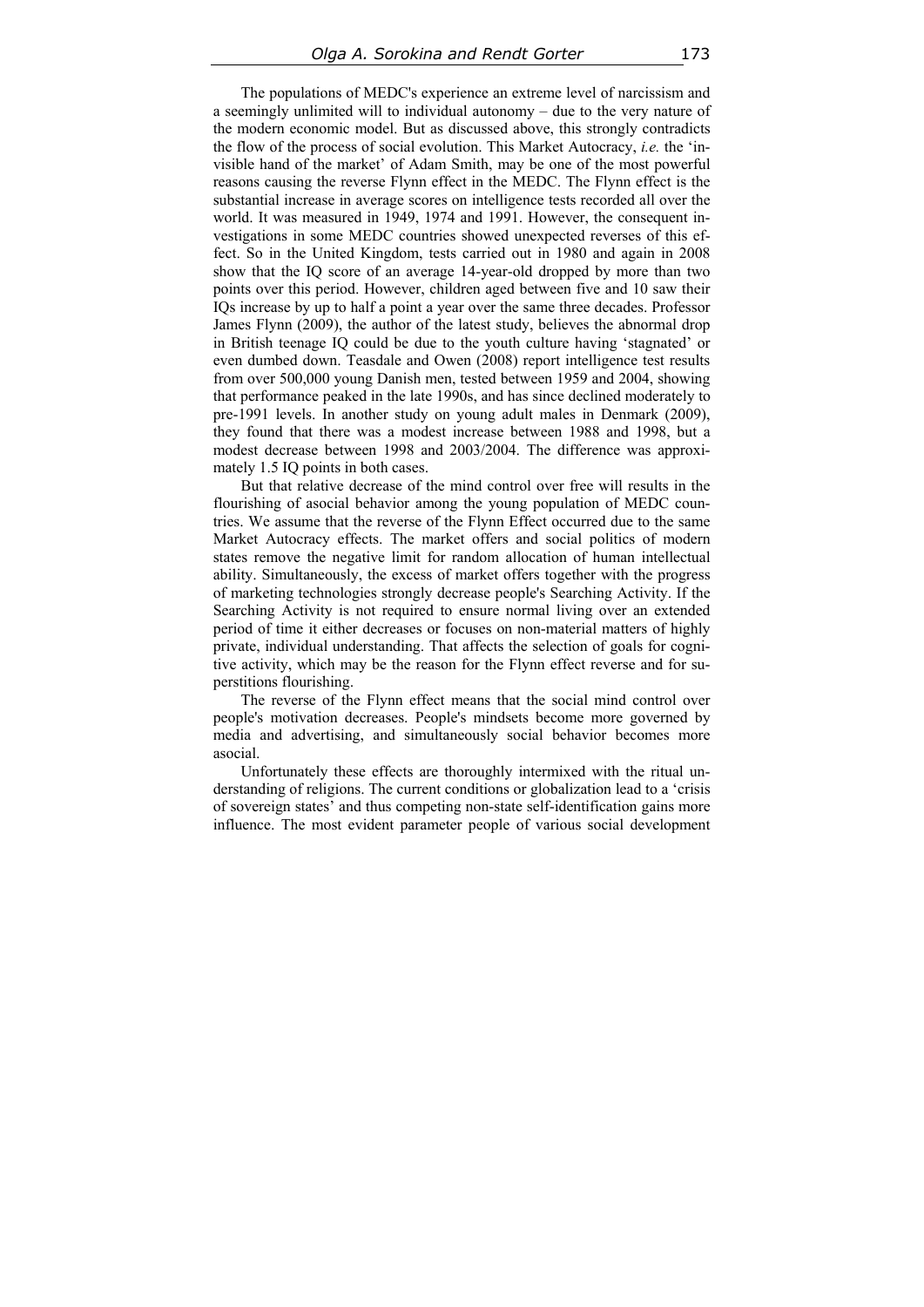levels use for self-identification is the ritual parts of religion, and especially those with extremist tendencies.

## **Conclusion: Towards a Science-based International Politics**

In order to be sustainable, social patterns have to remain both able to adapt to change while keeping an internal equilibrium. That is a fundamental requirement of any system, but especially of the biological ones, which apply to macro-ecological systems.

But as the individualization of behavior grows more extreme, so does behavior subordination which obstructs social mind development. Realizing this problem alone would not help provide the transition described above, but it does offer an understanding that can facilitate working out specific and sensible steps to overcome it. We assume here that the real way to solve this problem is not only by providing humanitarian assistance. It would rather require specific assistance in adapting social mindsets. This step would require the sensible and deliberate efforts by social leaders.

The resistance to an evolutionary transition would come from many sources – as, for instance, from powerful mass psychology factors and also from established political interests. People benefiting from preserving a given situation can normally be found at the top economic level of developing countries.

The growth of asocial behavior has made some Western philosophers even look back to the commune-oriented traditional lifestyles and look for some way of returning the values of those lifestyles. However, all the previous discussion proves that it would be hardly possible, – if not just disastrous – under modern conditions.

So despite all these problems, there seems no other way to solve the problem of enlarging the global biocoenosis carrying capacity than the transition from a narcissistic market autocracy to an evolutionary goal, which is developing social mindsets for modern populations. And that conclusion increases the importance of natural science-based social engineering by political leaders during the current transition.

The transition to the  $8<sup>th</sup>$  threshold of Big History started in the second half of the  $20<sup>th</sup>$  century along with the transitions in international trade and communication means. This article shows that this development is an integral part of the Earth-biosphere system evolution. The upcoming  $9<sup>th</sup>$  threshold is also a part of that evolution.

However, the carrying capacity of the Earth-biosphere system is still limited by the planet's boundaries. To provide further ecological specialization and the evolution of social mindsets that allow a demographic transition, a system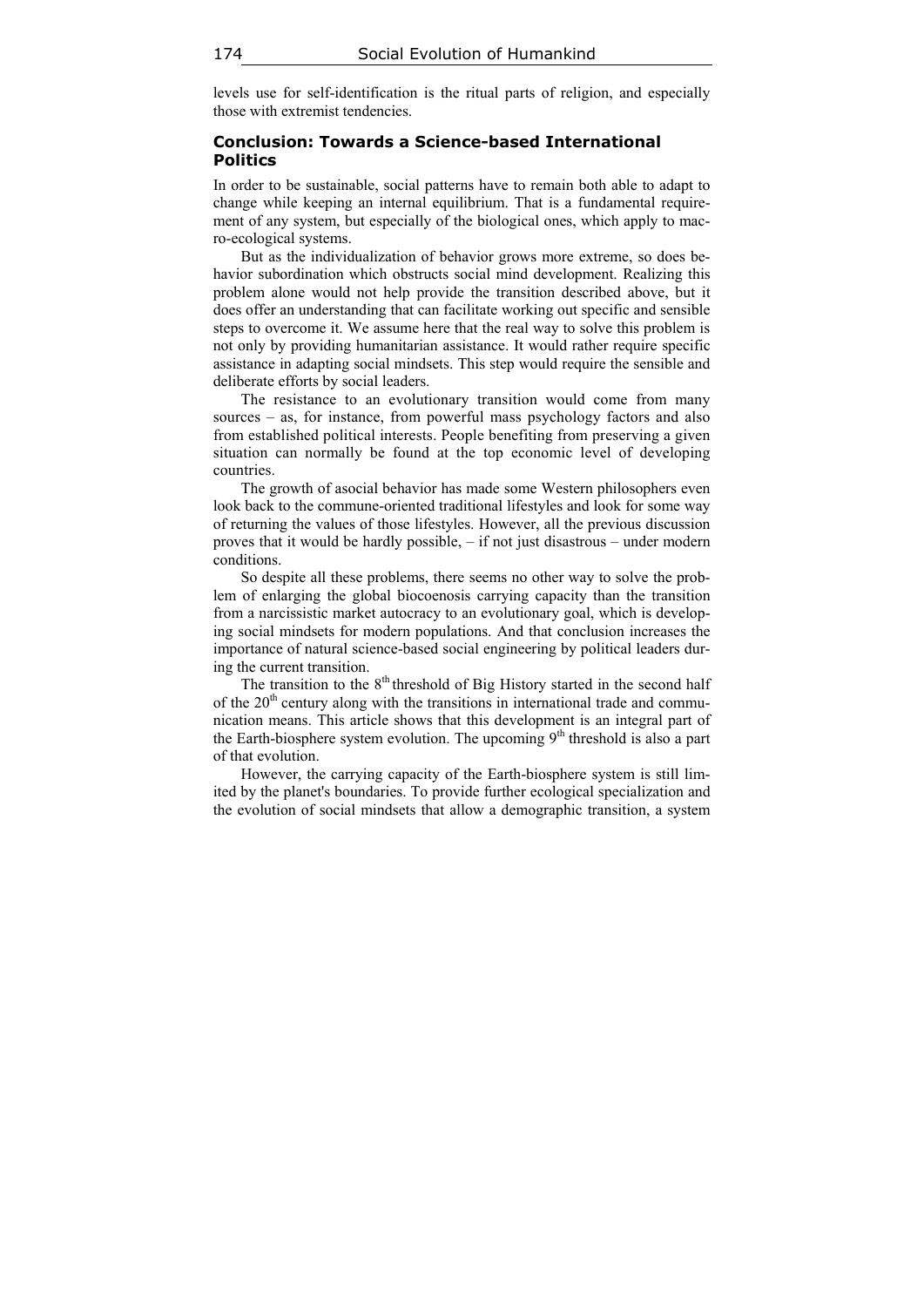of obligatory social feedback has to be developed to sustain the balance between various social groups and countries that make up the global population.

The most important conclusion from the above is that the sustainability of the Earth will depend on the deliberate actions of human leaders, by taking into account the general rules of the evolution of our biosphere.

#### **References**

- Amstislavskaya T. G., and Popova N. K. 2004. Female-Induced Sexual Arousal in Male Mice and Rats: Behavioral and Testosterone Response. *Hormones and Behavior* 46(5): 544–550.
- **Andersson M. 1984.** The Evolution of Eusociality. *Annual Review of Ecology and Systematics* 15: 165–189.
- **Aronson E. 2003.** *The Social Animal*. London: Macmillan.
- **Auger J., Kunstmann J. M., Czyglik F., and Jouannet P. 1995.** Decline in Semen Quality among Fertile Men in Paris during the Past 20 years. *New England Journal of Medicine* 332(5): 281–285.
- **Beehner L. 2007.** *The Effects of 'Youth Bulge' on Civil Conflicts*. Washington, DC: Council on Foreign Relations.
- **Bradshaw J., Hoelscher P., and Richardson D. 2007**. An Index of Child Well-Being in the European Union. *Social Indicators Research* 80(1): 133–177.
- **Braverman A. M. 2012.** The Relationship between Stress and in Vitro Fertilization Outcome. Textbook of Assisted Reproductive Techniques Fourth Edition. Vol. 2. *Clinical Perspectives* 2: 434.
- **Carlsen E., Giwercman A., Keiding N., and Skakkebaek N. E. 1992.** Evidence for Decreasing Quality of Semen during Past 50 Years. *BMJ: British Medical Journal* 305(6854): 609.
- **Carneiro R. L. 2005.** Stellar Evolution and Social Evolution: A Study in Parallel Processes. *Social Evolution & History* 4(1): 136–159.
- **Chitty D. 1996.** *Do Lemmings Commit Suicide? Beautiful Hypotheses and Ugly Facts*. New York: Oxford University Press.
- **Christian D. 2005a.** Macrohistory: The Play of Scales. *Social Evolution & History* 4(1): 22–60.
- **Christian D. 2005b.** *Maps of Time: An Introduction to Big History*. Berkeley, CA: University of California Press.
- **Christian J. J., and LeMunyan C. D. 1958**. Adverse Effects of Crowding on Lactation and Reproduction of Mice and Two Generations of Their Progeny. *Endocrinology* 63: 517–529.
- **CIA. 2010.** *The World Factbook 2010*. Washington, DC: Central Intelligence Agency.
- **Cincotta R. P., Engelman R., and Anastasion D. 2003.** *The Security Demographic: Population and Civil Conflict after the Cold War*. Washington, DC: Population Action International.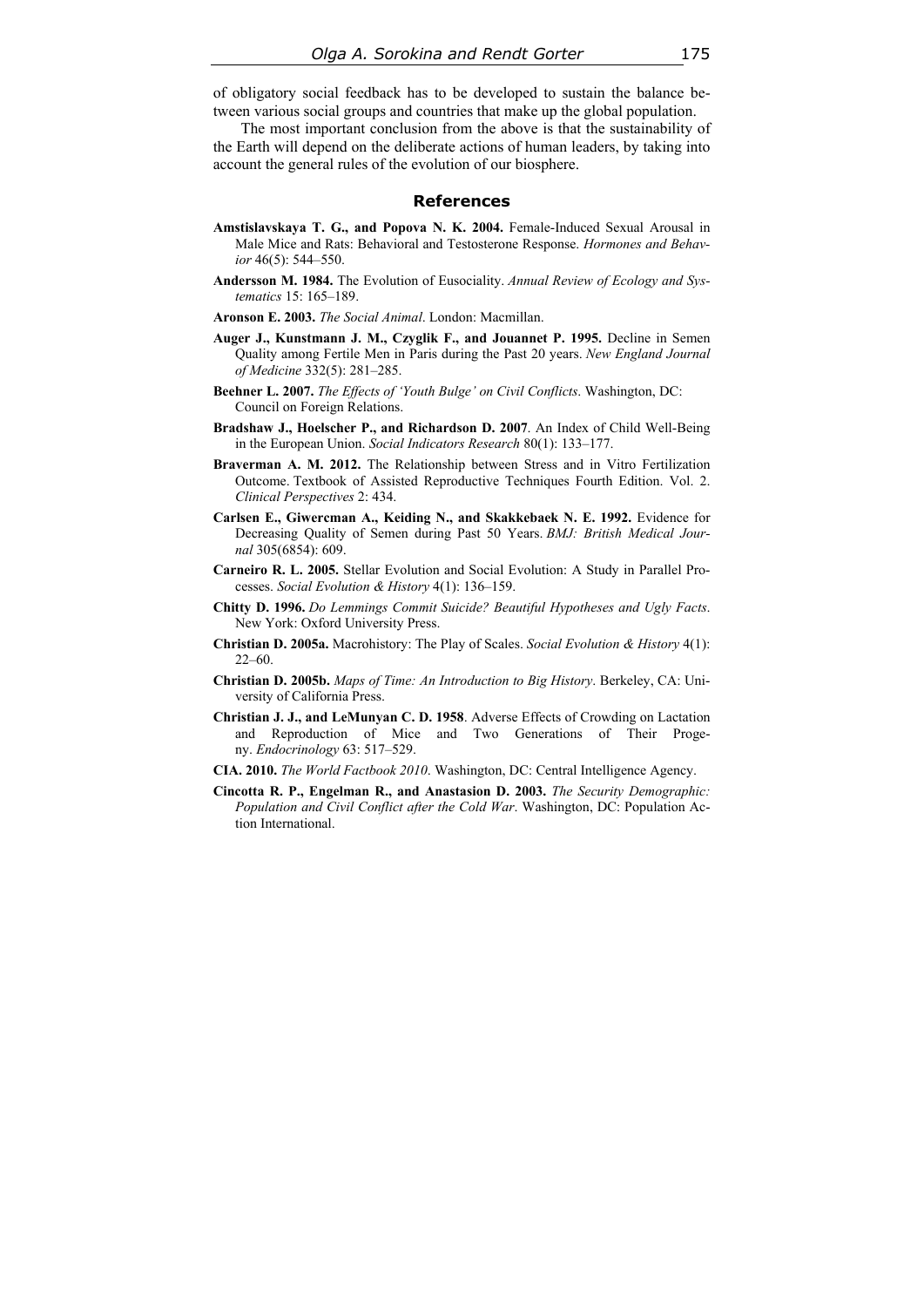- **Clarke R. N., Klock S. C., Geoghegan A., and Travassos D. E. 1999.** Relationship between Psychological Stress and Semen Quality among In-Vitro Fertilization Patients. *Human Reproduction* 14(3): 753–758.
- **Costa-Font J., Wittenberg R., Patxot C., Comas-Herrera A., Gori C., di Maio A., and Rothgang H. 2008.** Projecting Long-Term Care Expenditure in Four European Union Member States: The Influence of Demographic Scenarios. *Social Indicators Research* 86(2): 303–321.
- **Diener E. 2000.** Subjective Well-being: The Science of Happiness and a Proposal for a National Index. *American Psychology* 55(1): 34–43.
- **Diggle S. P., Griffin A. S., Campbell G. S., and West S. A. 2007.** Cooperation and Conflict in Quorum-Sensing Bacterial Populations. *Nature* 450(7168): 411–414.
- **Ediev D. 2001.** Application of the Demographic Potential Concept to Understanding the Russian Population History and Prospects. *Demographic Research* 4(9): 289–336.
- **Flynn J. 2009.** *Towards a Diagnosis of the Effects of Teenage Subculture on IQ*. The Teachers College Record.
- **Goldstein J. R., Sobotka T., and Jasilioniene A. 2009.** The End of 'Lowest-Low' Fertility? *Population and Development Review* 35(4): 663–699.
- **Grinin L. E., Carneiro R. L., Korotayev A. V., and Spier F. (Eds.) 2011.** *Evolution: Cosmic, Biological, and Social*. Volgograd: Uchitel.
- **Grinin L. E., Korotayev A. V., and Rodrigue B. H. (Eds.) 2011.** *Evolution: A Big History Perspective*. Volgograd: Uchitel.
- **Haidt J. 2007.** Moral Psychology and the Misunderstanding of Religion. *Edge*.
- **Haidt J., Seder J. P., and Kesebir S. 2008.** Hive Psychology, Happiness, and Public Policy. *The Journal of Legal Studies* 37(2): 133–156.
- **Holling C. S., Berkes F., and Folke C. 1998.** Science, Sustainability and Resource Management. *Linking Social and Ecological Systems: Management Practices and Social Mechanisms for Building Resilience* / Ed. by F. Berkes, C. Folke, and J. Colding, pp. 342–362. Cambridge: Cambridge University Press.
- **Holling C. S., Gunderson L. H., and Light S. 1995.** *Barriers and Bridges to the Renewal of Ecosystems*. New York: Columbia University Press.
- **Holson R. R., Scallet A. C., Ali S. F., and Turner B. B. 1991.** 'Isolation Stress' Revisited: Isolation-Rearing Effects Depend on Animal Care Methods. *Physiology and Behavior* 49(6): 1107–1118.
- **Hughes-Warrington M. 2005**. Big History. *Social Evolution & History* 4(1): 7–21.
- **Irvine D. S. 1997.** 3 Declining Sperm Quality: A Review of Facts and Hypotheses. *Baillière's Clinical Obstetrics and Gynaecology* 11(4): 655–671.
- **Kapitza S. P. 2006.** Global Population Blow-up and After. *Global Marshall Plan Initiative,* Hamburg. URL: http://www.clubofrome.at/archive/rep-kap.html.
- **Katz C. 1998.** Private Productions of Space and the 'Preservation' of Nature. *Remaking Reality: Nature at the Millenium* / Ed. by B. Braun, and N. Castree, pp. 46–63. London – New York: Routledge.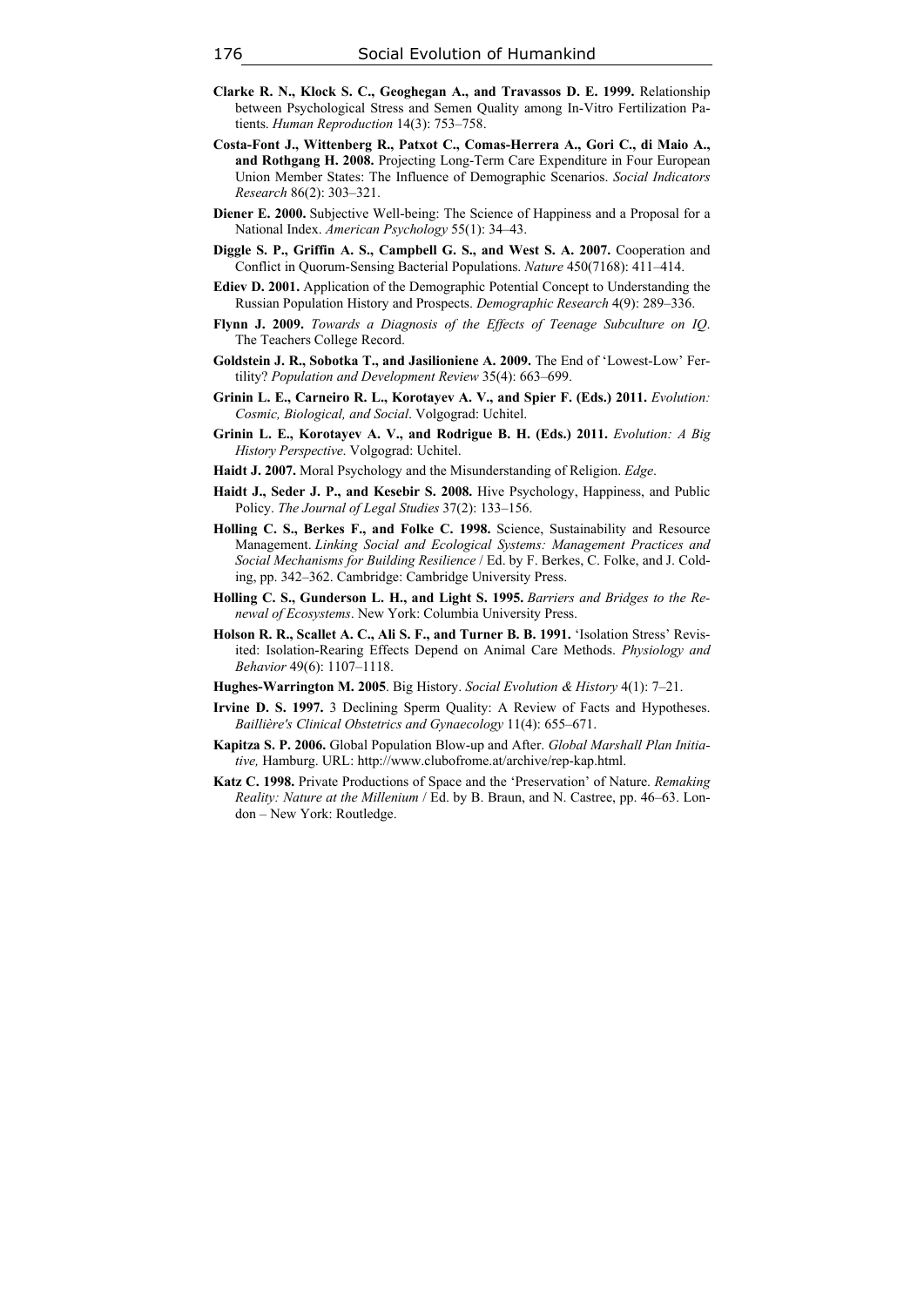- **Kohler H. P., Billari F. C., and Ortega J. A. 2002.** The Emergence of Lowest‐low Fertility in Europe during the 1990s. *Population and Development Review* 28(4): 641–680.
- **Kondratyev K. I. 2004.** *Stability of Life on Earth: Principal Subject of Scientific Research in the 21st Century*. Springer; Chichester, UK: Springer – Praxis Publishing.
- **Korotayev A., Zinkina J., Kobzeva S., Bozhevolnov J., Khaltourina D., Malkov A.,** *et al.* **2011.** A Trap at the Escape from the Trap? Demographic-Structural Factors of Political Instability in Modern Africa and West Asia. *Cliodynamics: The Journal of Theoretical and Mathematical History* 2(2): 276–303.
- **Markov A., Korotayev A., and Grinin L. 2009.** Aromorphoses in Biological аnd Social Evolution: Some General Rules for Biological and Social Forms of Macroevolution. *Social Evolution & History* 8(2): 6–50.
- **Martine G. 1996.** Brazil's Fertility Decline, 1965–1995: A Fresh Look at Key Factors. *Population and Development Review* 22(1): 47–75.
- **Meadows D. H. 1972.** *Club of Rome. The Limits to Growth; A Report for the Club of Rome's Project on the Predicament of Mankind*. New York: Universe.
- **Meadows D., Randers J., and Meadows D. 2004.** *Limits to Growth: The 30-Year Update*. Chelsea Green Publishing.
- **Navaneetham K. 2002.** Age Structural Transition and Economic Growth: Evidence from South and Southeast Asia. *Working Paper No. 337*. Centre for Development Studies, Thiruvananthapuram.
- **Nazaretyan A. P. 2005.** Big (Universal) History Paradigm: Versions and Approaches. *Social Evolution & History* 4(1): 61–86.
- **Popova N. K., Morozova M. V., and Amstislavskaya T. G. 2011.** Prenatal Stress and Ethanol Exposure Produces Inversion of Sexual Partner Preference in Mice. *Neuroscience Letters* 489(1): 48–52.
- **Rhen T., and Crews D. 2002.** Variation in Reproductive Behaviour within a Sex: Neural Systems and Endocrine Activation. *Journal of Neuroendocrinology* 14(7): 517–531.
- **Rodriguez M., Snoek L. B., Riksen J. A., Bevers R. P., and Kammenga J. E. 2012.**  Genetic Variation for Stress-Response Hormesis in C. Elegans Lifespan. *Experimental Gerontology* 47(8): 581–587.
- **Rosling H., Rosling R. A., and Rosling O. 2005.** New Software Brings Statistics beyond the Eye. *Statistics, Knowledge and Policy: Key Indicators to Inform Decision Making,* pp. 522–530. Paris: OECD Publishing.
- **Rotenberg V. S. 2009.** Search Activity Concept: Relationship between Behavior, Health and Brain Functions. *ANS: The Journal for Neurocognitive Research* 51(1): 12–44.
- **Salas R. M. 1981.** State of the World Population. *Populi* 8(2): 3–11.
- **Scott T. A. 1996.** *Concise Encyclopedia Biology*. Berlin: Walter de Gruyter.
- **Sellström E., and Bremberg S. 2006.** Review Article: The Significance of Neighbourhood Context to Child and Adolescent Health and Well-Being: A Systematic Review of Multilevel Studies. *Scandinavian Journal of Public Health* 34(5): 544–554.